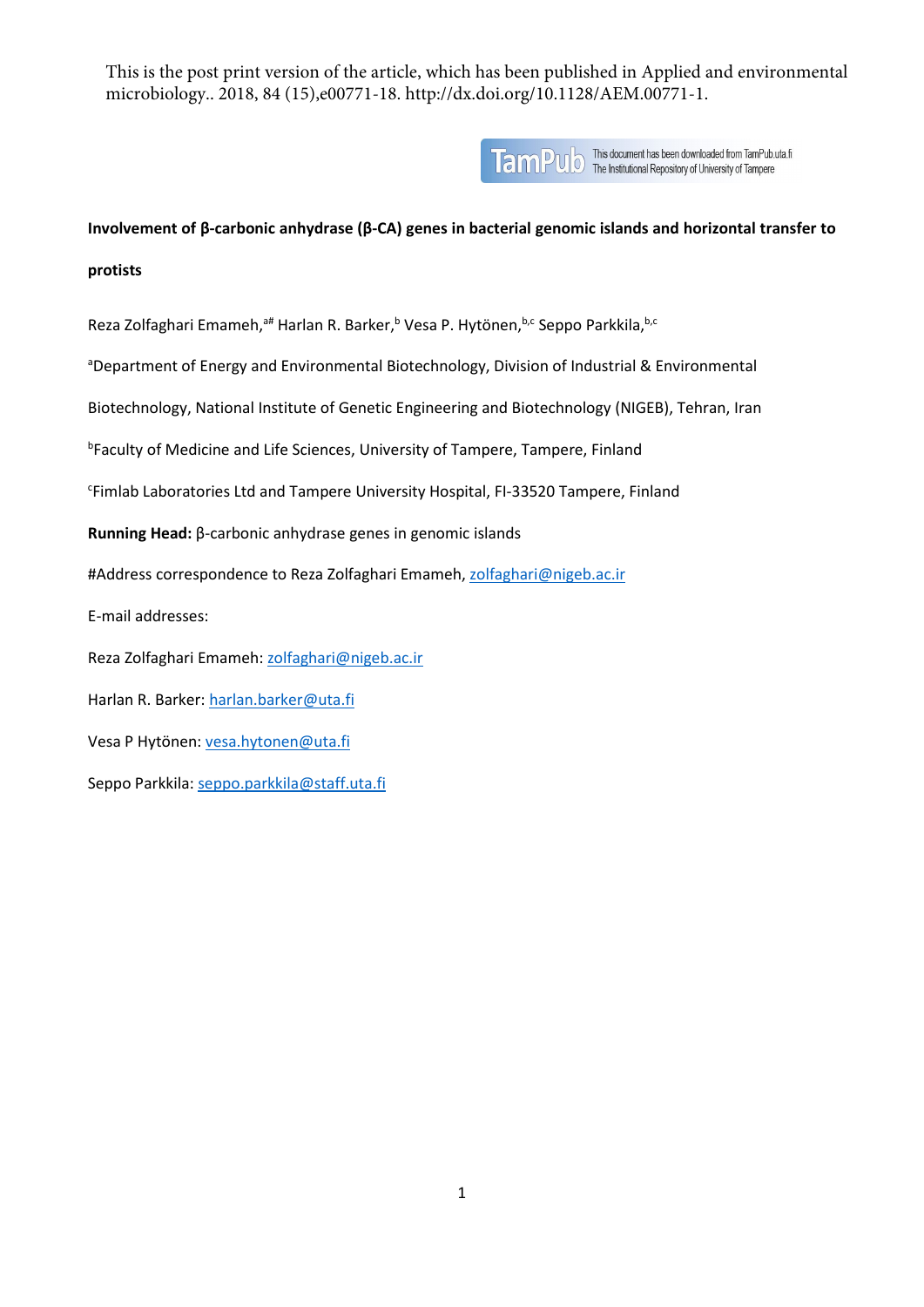#### **ABSTRACT**

Genomic islands (GIs) are a type of mobile genetic element (MGE) that are present in bacterial chromosomes. They consist of a cluster of genes which produce proteins that contribute to a variety of functions, including, but not limited to, regulation of cell metabolism, anti-microbial resistance, pathogenicity, virulence, and resistance to heavy metals. The genes carried in MGEs can be used as a trait reservoir in times of adversity. Transfer of genes using MGEs, occurring outside of reproduction, is called horizontal gene transfer (HGT). Previous literature has shown that numerous HGT events have occurred through endosymbiosis between prokaryotes and eukaryotes*.* 

Beta carbonic anhydrase (β-CA) enzymes play a critical role in the biochemical pathways of many prokaryotes and eukaryotes. We have previously suggested horizontal transfer of *β-CA* genes from plasmids of some prokaryotic endosymbionts to their protozoan hosts. In this study, we set out to identify β-CA genes that might have transferred between prokaryotic and protist species through HGT in GIs. Therefore, we investigated prokaryotic chromosomes containing β-CA-encoding GIs and utilized multiple bioinformatics tools to reveal the distinct movements of *β-CA* genes among a wide variety of organisms. Our results identify the presence of *β-CA* genes in GIs of several medically and industrially relevant bacterial species, and phylogenetic analyses reveal multiple cases of likely horizontal transfer of *β-CA* genes from GIs of ancestral prokaryotes to protists.

#### **IMPORTANCE**

The evolutionary process is mediated by mobile genetic elements (MGEs), such as genomic islands (GIs). A gene or set of genes in the GIs are exchanged between and within various species through horizontal gene transfer (HGT). Based on the crucial role that GIs can play in bacterial survival and proliferation, they were introduced as the environmental- and pathogen-associated factors. Carbonic anhydrases (CAs) are involved in many critical biochemical pathways, such as regulation of pH homeostasis and electrolyte transfer. Among the six evolutionary families of CAs, *β-CA* gene sequences are present in many bacterial species, which can be horizontally transferred to protists during evolution. This study shows for the first time the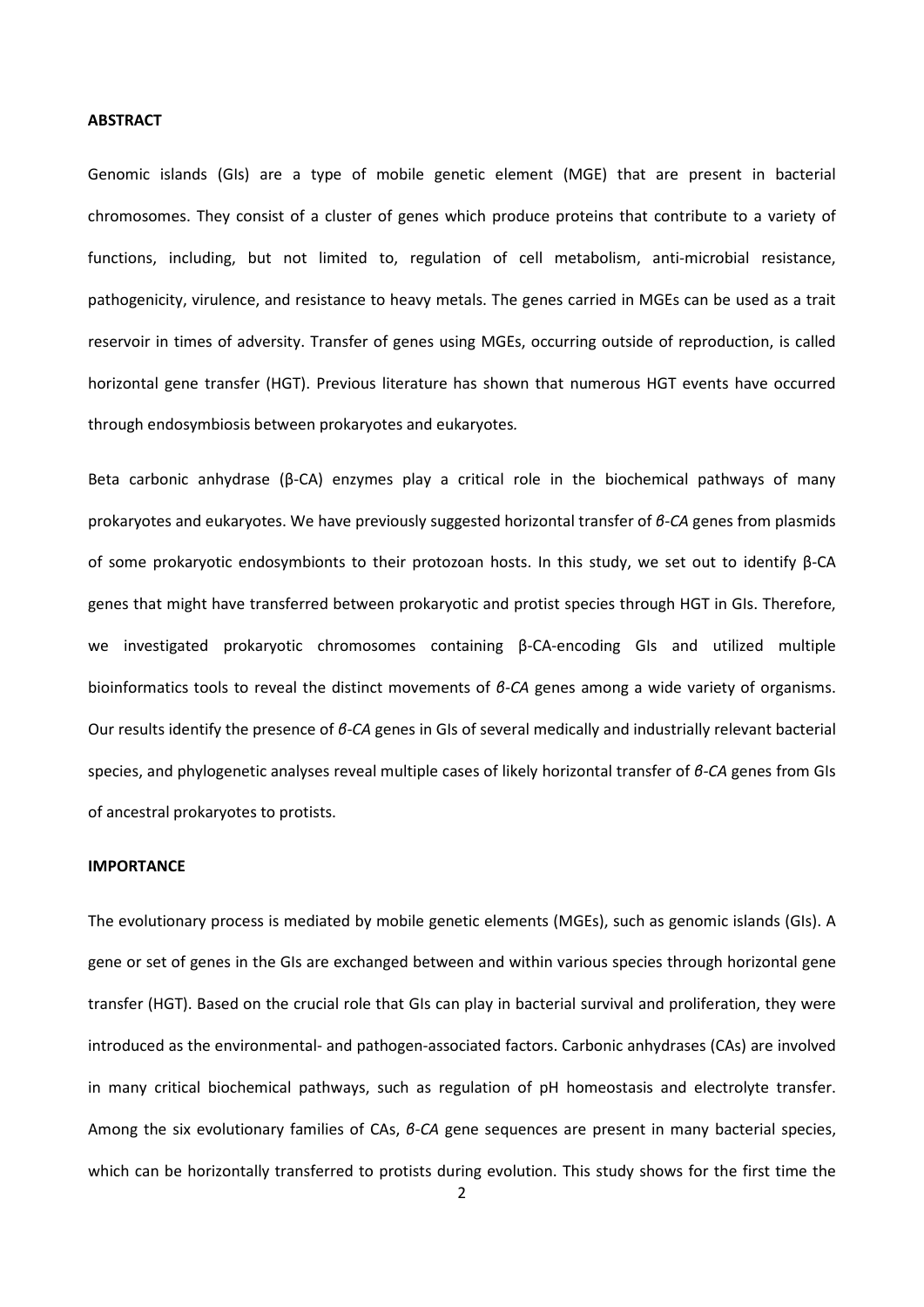involvement of bacterial *β-CA* gene sequences in the GIs, and suggests their horizontal transfer to protists during evolution.

# **KEYWORDS**

β-carbonic anhydrase; Evolution; Genomic island; Mobile genetic element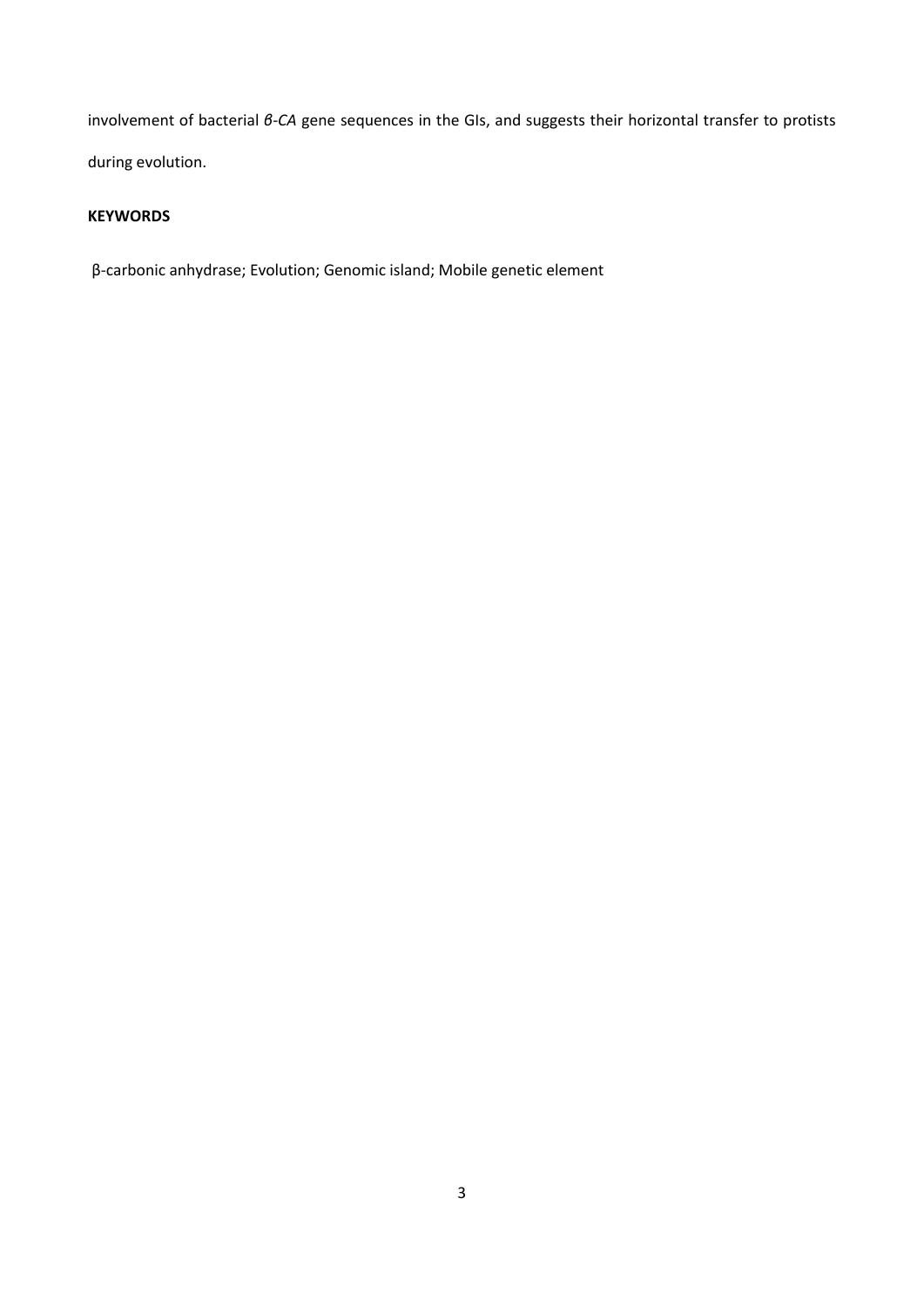Horizontal Gene Transfer (HGT) is an evolutionary phenomenon by which a gene, or set of genes, are exchanged between and within various species. This makes HGT unique compared with other evolutionary processes, such as gene duplication, mutation, and sexual reproduction. While a heritable HGT in eukaryotes entails entrance of a foreign gene to the nucleus of the germ cell and successful insertion to chromatin packed DNA, HGT has multiple pathways in prokaryotic species. This evolutionary process is mediated by mobile DNA or mobile genetic elements (MGEs), which can include: genomic islands (GIs), plasmids, transposons, retrotransposons, and prophages [\(1-6\)](#page-12-0). During HGT, selfish "parasitic" elements are often associated with toxin resistance genes, metabolic genes, virulence factors, and a wide range of secreted factors. The acquisition of a useful gene repertoire could offset the cost of maintaining and transferring a large selfish element, such as a conjugal plasmid [\(7\)](#page-12-1). Transformation, conjugation, and transduction are each distinct methods of HGT in prokaryotes.

Varieties of important genes are transferred between prokaryotes, or from prokaryotes to eukaryotes, through HGT [\(8\)](#page-13-0), including those for virulence factors, antibiotic resistance, and toxins [\(1-3\)](#page-12-0). In 1990, some clusters of virulence genes, which transfer through HGT, were identified in *Escherichia coli* and described as pathogenicity islands (PAIs) [\(9\)](#page-13-1). Later GIs were defined as any cluster of genes (10–200 kb) that has been acquired by HGT [\(10\)](#page-13-2). GIs represent a part of a cell's chromosome, recognized as discrete DNA segments, and can differ between closely related strains. Different GI families have been recognized on the basis of sequence and functional homologies by GI prediction tools [\(11\)](#page-13-3). The nucleotide sequence length of GIs is >10 Kb, while it is ˂10 Kb for smaller genomic islets [\(12\)](#page-13-4).

Interest in GIs has increased commensurately with developing knowledge of their role in bacterial survival and proliferation. The common environmental- and pathogen-associated virulence factors found disproportionately in GIs tend to serve functions. For example, the pathogenicity role of β-CA has been approved in *Pseudomonas aeruginosa* [\(13\)](#page-13-5) and the critical role of β-CA in detoxification of cyanate by providing bicarbonate for cyanase enzyme has been shown in *Pseudomonas pseudoalcaligenes* [\(14\)](#page-13-6).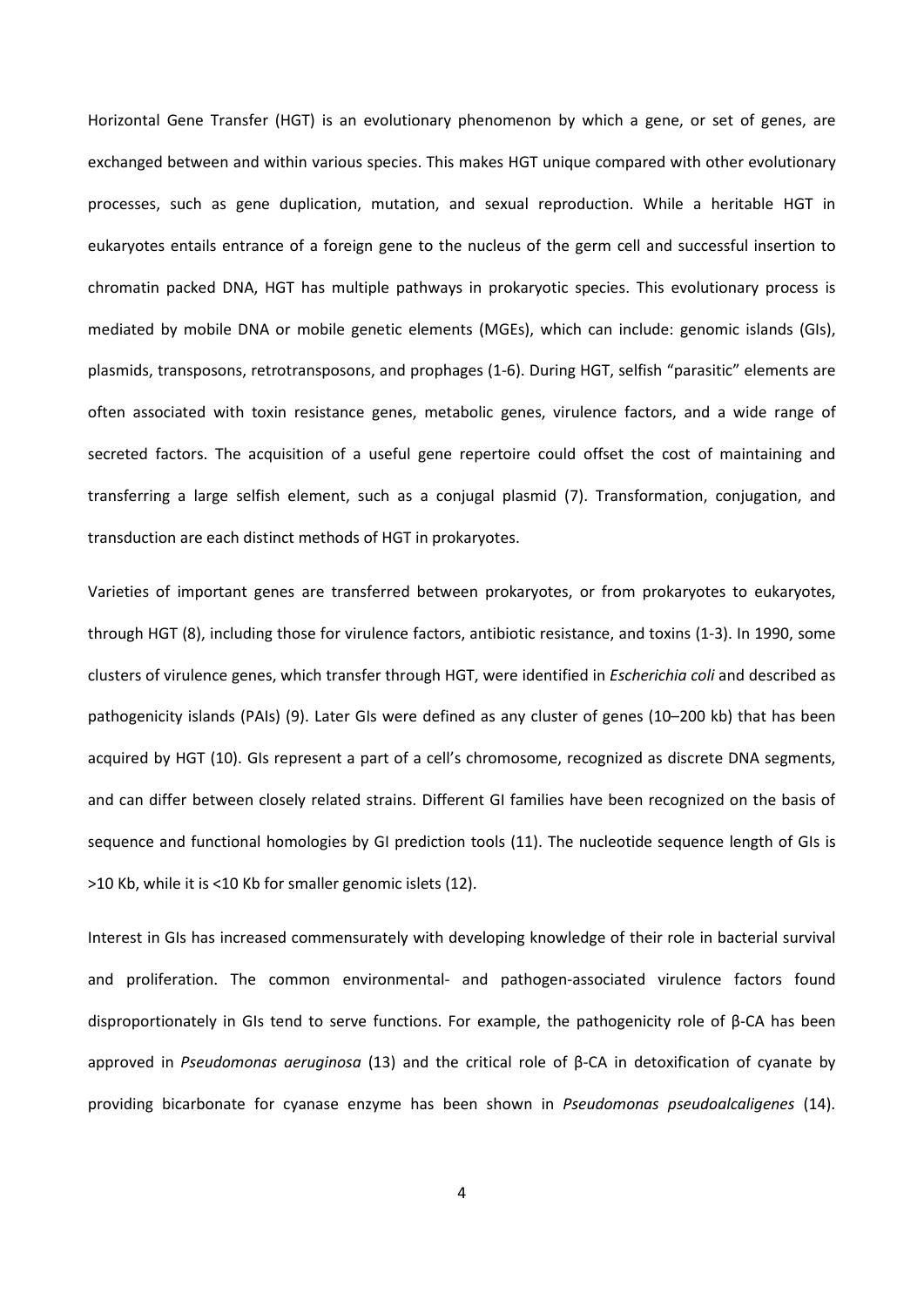However, clustered regularly interspaced short palindromic repeats (CRISPRs), used by bacteria in defense against insertion of phage DNA, are also found overrepresented in GIs [\(15\)](#page-13-7).

The presence of GIs have been studied using various computational biology methods. There are two main methods for prediction of GIs, including: (1) evaluation of sequence compositions, using tools such as SIGI-HMM [\(16\)](#page-13-8), IslandPath-DIMOB [\(17\)](#page-13-9), PAI-IDA [\(18\)](#page-13-10), and Centroid [\(19\)](#page-13-11), and (2) application of comparative genomics, such as BLAST homology search and whole-genome sequence alignment. Among the sequence analysis methods, SIGI-HMM and IslandPath-DIMOB have shown the highest overall accuracy [\(15\)](#page-13-7). Two computational methods for prediction of GIs based on comparative genomics, include IslandPick [\(20\)](#page-13-12) and MobilomeFINDER [\(21\)](#page-13-13). The latter method focuses on identification of the islands associated with *tRNA* genes. However, not all GIs use *tRNA* genes as insertion sites, which thus limits the usage of MobilomeFINDER compared to the IslandPick method [\(22\)](#page-13-14). Prediction based on IslandPick is provided at the IslandViewer 4 database [\[http://www.pathogenomics.sfu.ca/islandviewer/\]](http://www.pathogenomics.sfu.ca/islandviewer/) [\(23\)](#page-13-15). The IslandViewer server combines the three most accurate GI prediction methods into a single analysis: IslandPath-DIMOB, SIGI-HMM, and IslandPick.

Carbonic anhydrases (CAs) are ubiquitous metalloenzymes, which are categorized into seven gene families, including  $\alpha$ , β, γ, δ, ζ, η, and θ [\(24-27\)](#page-13-16). CAs are involved in many important biochemical pathways including pH homeostasis, electrolyte transfer, transport of CO<sub>2</sub> and bicarbonate between metabolizing tissues, and some biosynthetic processes [\(28-31\)](#page-14-0). Many ancient putative β-CAs have been discovered in protozoans, rotifers, sea louses, molluscs, starlet sea anemones, purple sea urchins, arthropods, nematodes, and trematodes [\(32-34\)](#page-14-1), as well as in prokaryotes and some eukaryotes, such as fungi, algae, and plants [\(35\)](#page-14-2). Notably, *β-CA* gene sequences are present in the genomes of most living organisms except vertebrates [\(33,](#page-14-3) [34\)](#page-14-4). β-CAs are considered to be crucial metabolic enzymes [\(32,](#page-14-1) [36,](#page-14-5) [37\)](#page-14-6). They act as virulence factors for various bacterial, fungal and parasitic species, such as *Pseudomonas aeruginosa* [\(13\)](#page-13-5) , *Cryptococcus neoformans* [\(38\)](#page-14-7), and *Toxoplasma gondii* [\(39\)](#page-14-8), so β-CAs develop a cascade leading to the production of infectious spores in *C. neoformans*, prepare the adaptation of *P. aeruginosa* to low CO<sub>2</sub> condition through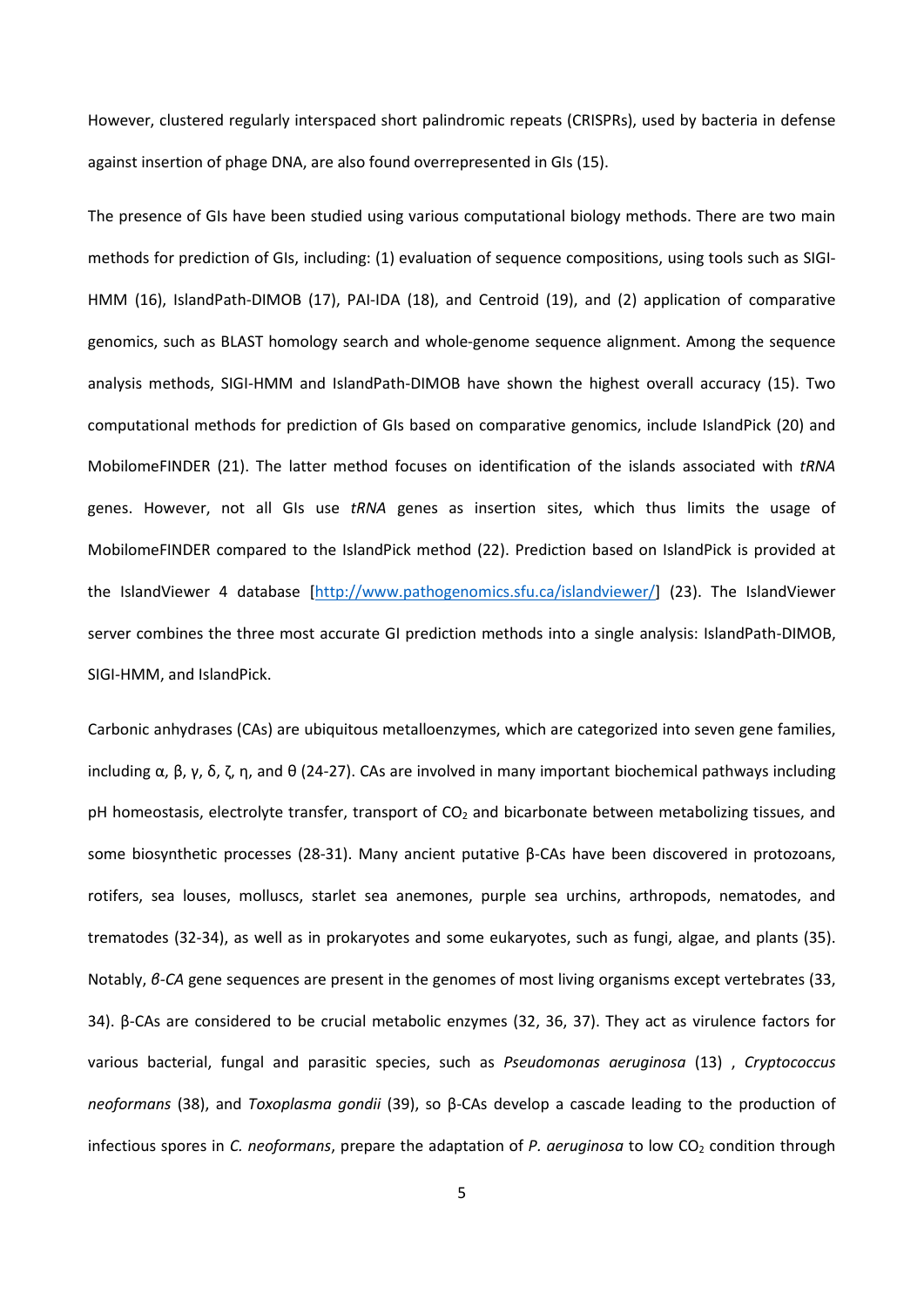different organization of three *β-CA* genes, and play the role in rhoptry biogenesis and formation of parasitophorous vacuole in *T. gondii*. β-CA is a vital enzyme for fertility of female insects (*Drosophila melanogaster*) [\(36\)](#page-14-5) and therefore, β-CAs are attractive targets for inhibition studies in insects and pests. There is active ongoing research in this field focusing on inhibition of β-CAs in important organisms; for example, application of sulfonamide and sulfamate for inhibition of β-CA from *Helicobacter pylori* [\(40\)](#page-14-9), aromatic carboxylates for inhibition of β-CA from *Candida albicans* [\(41\)](#page-14-10), sulfonamides for inhibition of β-CA from *Ascaris lumbricoides* [\(42\)](#page-14-11), and sulfonamides for inhibition of β-CA from malaria mosquito *Anopheles gambiae* [\(43\)](#page-14-12). CA inhibition studies have been mainly performed *in vitro*, and only a few *in vivo* studies have been carried out on parasitic infectious diseases [\(44-46\)](#page-14-13).

Here we have studied the importance of HGT and *β-CA* gene exchange between bacterial GIs and protists genomes. We propose that GIs play a crucial role in horizontal transfer of *β-CA* genes from prokaryotes to protists.

## **RESULTS**

# *β-CA* **genes are located in many genomic islands**

Our comparative analysis of the GI annotations presented in the IslandViewer 4 database and NCBI genome annotations, allowed us to identify a total of 272 instances of *β-CA* genes in bacterial GIs (Table S1). In study of all strains, nucleotides in *β-CA* genes are 3.81x more likely to occur in GIs than is expected by chance.

### **Identification of β-CAs from prokaryotes and protists**

A multiple sequence alignment (MSA) was created for 86 amino acid residues of 25 prokaryote and protist β-CA protein sequences. The alignment revealed that all β-CA protein sequences contain the first (CXDXR; C: Cysteine, D: Aspartic acid, R: Arginine, and X: any amino acid) and second (HXXC; H: Histidine, C. Cysteine, and X: any amino acid) highly conserved motifs, which are characteristic of a β-CA protein (Fig. 1).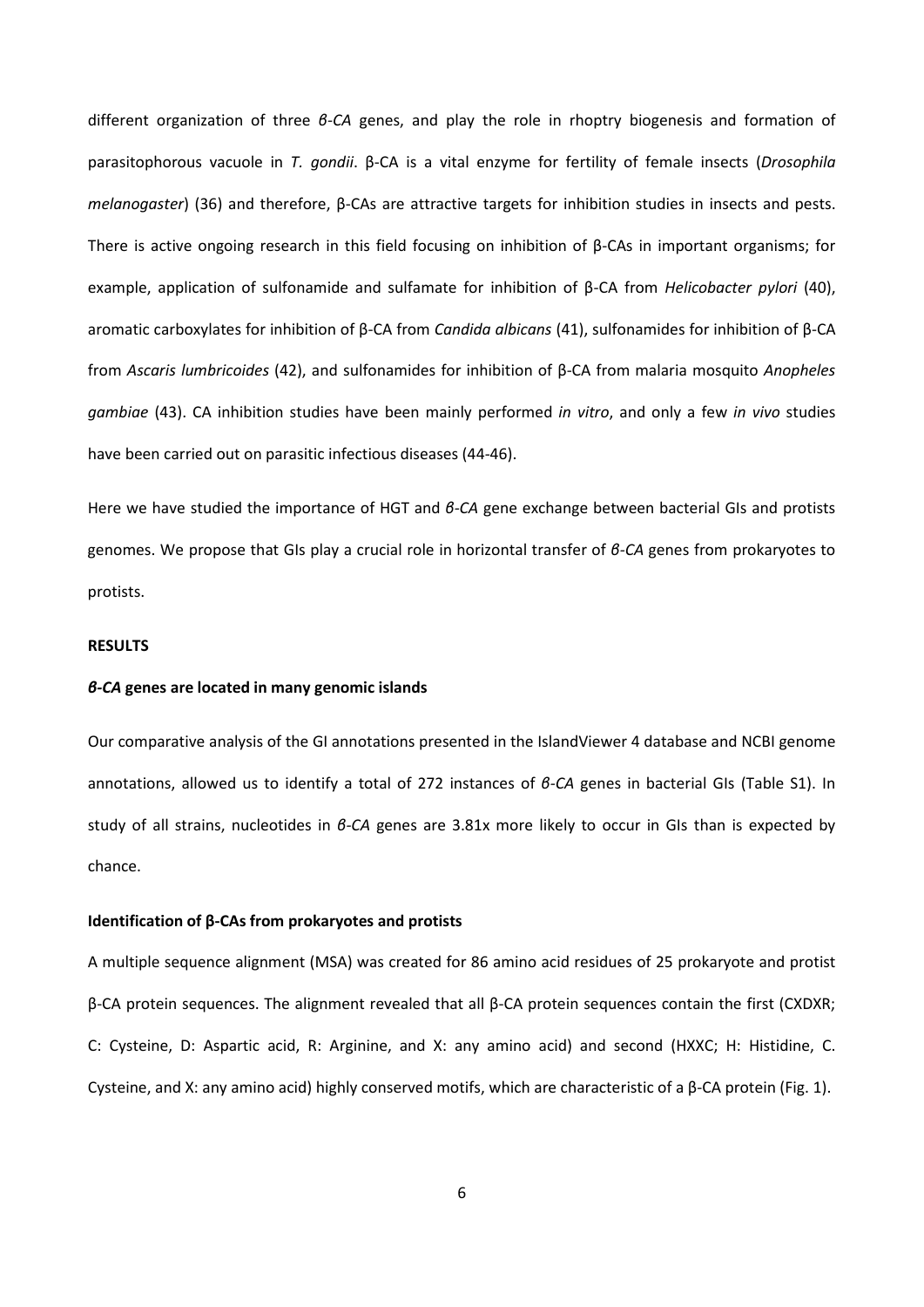Using the data from the IslandViewer 4 IslandPath-DIMOB webserver and corresponding NCBI genome annotations, 272 *β-CA* genes were identified inside of prokaryote GIs (Table S1) (e.g. β-CA-encoding GI from *Methylibium petroleiphilum* (strain PM1)).

## **Table S1. Prokaryotic GIs containing** *β-CA* **genes.**

#### **Phylogenetic analysis**

The result of the phylogenetic analysis is presented as a circular tree and divisions of interest are shown in three different clades: A, B, and C (Fig. 2). Partitioning delineates regions where *β-CA* genes appear to have a common ancestor in prokaryotes and protists.

In clade A, the *β-CA* gene of *Trichomonas vaginalis* and *Paulinella chromatophora* has a common ancestor with *β-CA* genes from prokaryotic GIs. In Clade B, there is a *β-CA* gene from a prokaryotic GI and two *β-CA* genes from the protist *Acanthamoeba castellanii.* Clade C includes *β-CA* genes from 27 bacterial GIs and 14 protists including *A. castellanii, Capsaspora owczarzaki, Dictyostelium discoideum, D. fasciculatum, D. purpureum, Leishmania donovani, L. panamensis, Leptomonas pyrrhocoris, Phaeodactylum tricornutum, Phytophthora infestans, Polysphondylium pallidum, Saprolegnia diclina, Tetrahymena thermophila,* and *Trypanosoma grayi*. We did not identify any definite bacterial common ancestor with *β-CA* genes from protists *Entamoeba invadens, E. nuttalli,* and *Galdieria sulphuraria*.

#### **Sequence conservation analysis for HGT**

In order to evaluate the hypothesis of HGT between prokaryotes and eukaryotes within Clade C, the sequence conservation among the Clade C proteins were compared to the rest of the phylogenetic tree. First, Clade C protein sequences were aligned using Clustal Omega and the residues fully conserved within Clade C were identified (14 residues). Then, all proteins within the phylogenetic tree outside Clade C, except protist sequences, were aligned using Clustal Omega (Fig. S1). The resulting MSA was analyzed using program Consurf for sequence conservation (Fig. 3). We then inspected the conservation of those 14 fullyconserved residues within Clade C for their conservation in the large group of CA sequences. Among those, 7 residues were highly conserved (conservation score 9) and 4 were well conserved (conservation score 7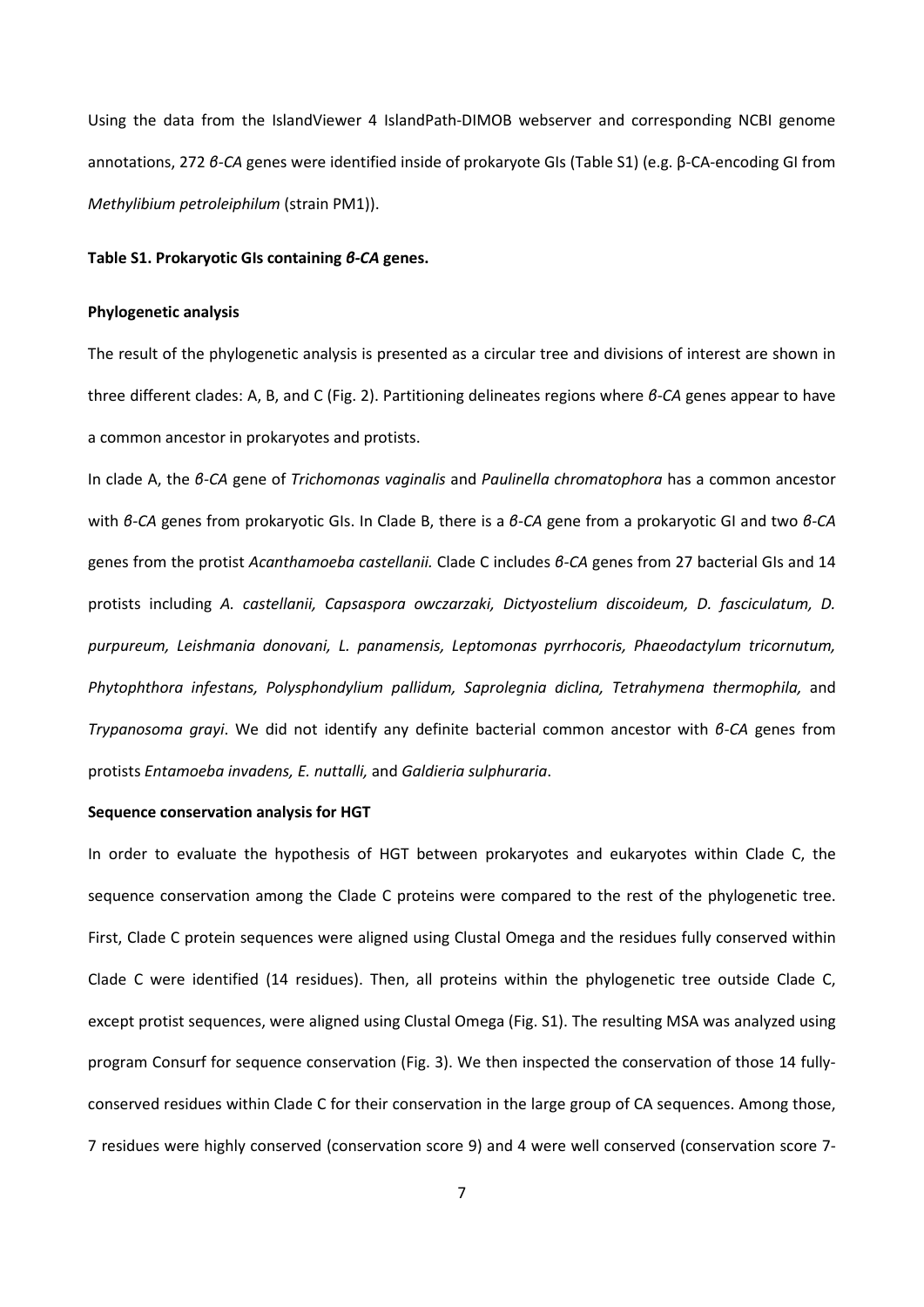8). However, 3 of the residues showed an average of low conservation (conservation score 3-5). Therefore, conservation of those 3 residues could be considered as a possible result of HGT. These three conserved residues (Leu21, Gly71 and Gly117) of the homology modeled of β-CA from *T. vaginalis* (A2ENQ8) were shown in Fig. 4.

**FIG S1 Multiple sequence alignment (MSA) for all proteins within the phylogenetic tree outside Clade C (Fig. 2), except protist sequences, were aligned using Clustal Omega.** 

#### **Exon count for** *β-CA* **genes from protists**

Single exon structure of a protist gene would provide some additional support for the hypothesis that this particular gene could be of prokaryotic origin. The exon count analysis revealed that the *β-CA* genes of certain protists have indeed a single exon, while many other *β-CA* genes have multiple exons. The singleexonic *β-CA* genes of protists have shown in Table 1.

#### **DISCUSSION**

Our previous phylogenetic analysis has suggested that *β-CA* genes have crossed species boundaries on multiple occasions [\(8\)](#page-13-0). The present identification of *β-CA* genes within bacterial GIs also strongly suggests that prokaryotic *β-CA* genes have been horizontally transferred between and within different species [\(47\)](#page-15-0). Specifically, we see what appears to be a very clear case of HGT of a β-CA from prokaryotic GIs to protists *T. vaginalis* and *P. chromatophora* (clade A), *A. castellanii* (clade B), and *Dictyostelium* sp., *P. pallidum, T. thermophila* (NCBI IDs: XP\_001009612.1, XP\_001013978.2, XP\_001022390.2), *Leishmania* sp., *L. pyrrhocoris*, and *T. grayi* (clade C). Also, our phylogenetic analysis reveals that *β-CA* genes from GIs of *Bacillus thuringiensis* and *Psychrosinus fermentans* have common ancestors with *T. vaginalis* (clade A) and *A. castellanii* (clade B), respectively. In addition, a *β-CA* gene from a GI of *Rahnella aquatilis* shows a common ancestor with *Dictyostelium* sp. and *P. pallidum*. In several cases we observe clustering of multiple *β-CA* genes from the same protist species. When these cluster immediately together we believe the most likely explanation is gene duplication after HGT. In the case where we observe two distinct clusters of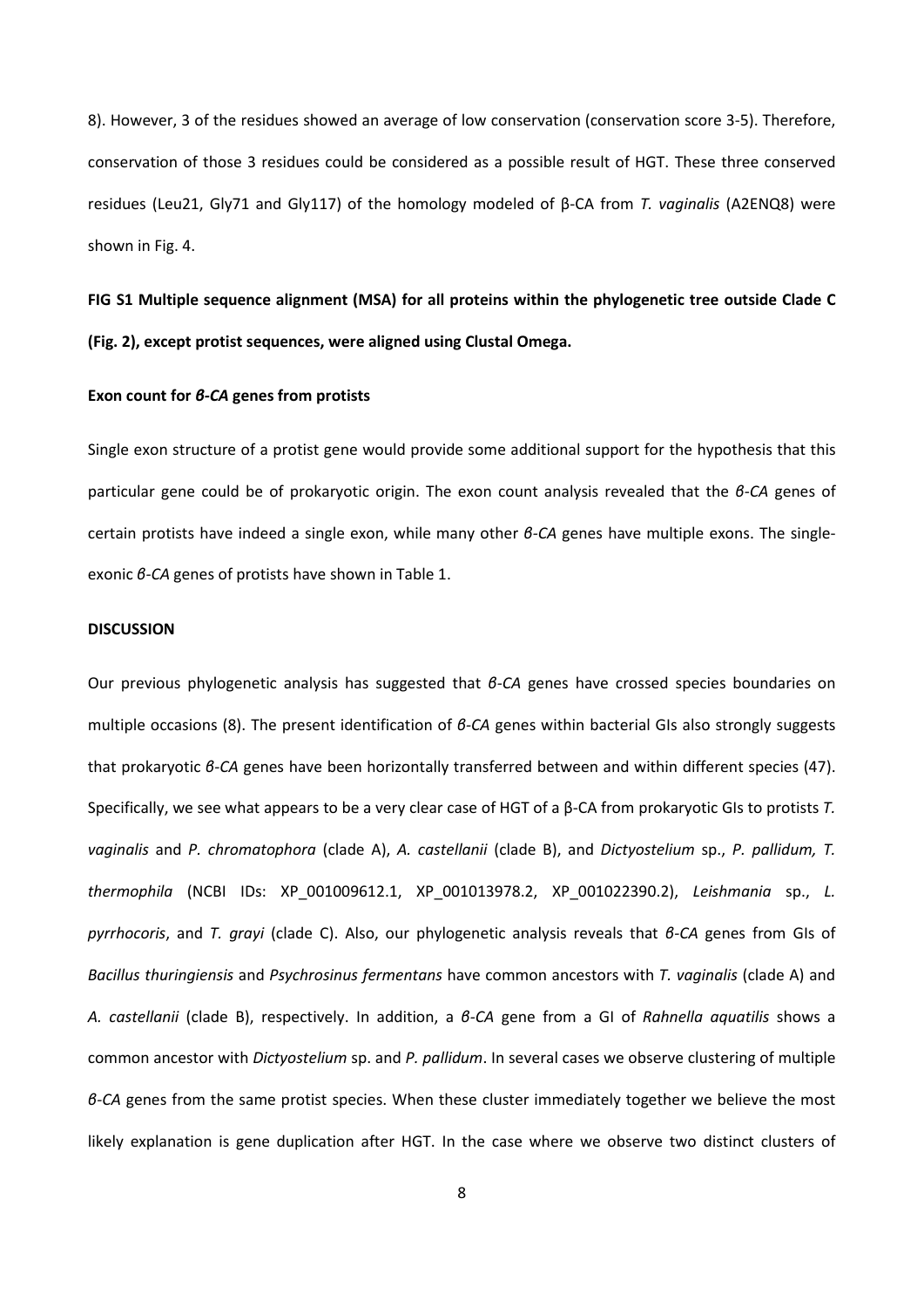paralogs from the same protist, such as with *T. thermophila* in Clade A, it is possible that there have been multiple duplication events after HGT, or separate cases of HGT.

A previous study has shown that *β-CA* genes in protists exist as single or multiple exon chromosomal genes, while in metazoans these genes exist only as multiple exon chromosomal genes [\(48\)](#page-15-1). Single exon *β-CA* genes can be found in most of our candidate HGT species, *Entamoeba* sp., *Leishmania* sp., *L. pyrrhocoris*, *P. chromatophora, Phytophthora infestans* (XP\_002909250.1), *T. thermophila* (XP\_001009111.1), *T. vaginalis* (NCBI ID: XP\_001317907.1), and *T. grayi*; while multiple exon *β-CA* genes can be found in the other protists. The single exon structure of some *β-CA* genes of protists thus suggests that they are closely associated to prokaryotic β-CAs. Therefore, it seems that *β-CA* genes with prokaryotic GIs origins have integrated into stable chromosomal loci in genomes of protists without association between GIs and *β-CA* genes of protists. Due to the large and complexity of eukaryotic genomes and heterogeneous chromosomes leading to high rates of false-positive results, the horizontal transfer of GIs to the eukaryotic genomes is in a halo of ambiguity and largely unexplored [\(49\)](#page-15-2). Currently, identification studies of horizontally transferred genes to eukaryotes are performed through comparative analyses than experimental methods to show GIs in the genome of the eukaryotes. Therefore, further studies are needed to design the databases for identification of eukaryotic GIs.

Our studies have revealed that β-CA protein has, in some cases, potentially evolved into a virulence factor for some pathogenic bacteria, such as *B. pseudomallei* [\(50\)](#page-15-3). We have identified a significant number of *β-CA* genes which reside in GIs in bacterial species, many of which are known to be pathogenic. These *β-CA* genes occur inside of GIs at a significantly higher rate than expected by chance, implying some function. Known virulence factors can be influenced by attenuators or RNA-based regulatory strategies, which lead to premature termination of transcription [\(51\)](#page-15-4). Based on the lack of β-CAs in vertebrates, these proteins can be considered potential targets for anti-parasitic drugs. On the other hand, due to the presence of β-CA in *M. petroleiphilum*, it is suggested that this enzyme plays a major role in a CO<sub>2</sub>-concentrating-mechanism (CCM) in carboxysomes through use of methyl tert-butyl ether (MTBE) as the sole source of carbon. The β-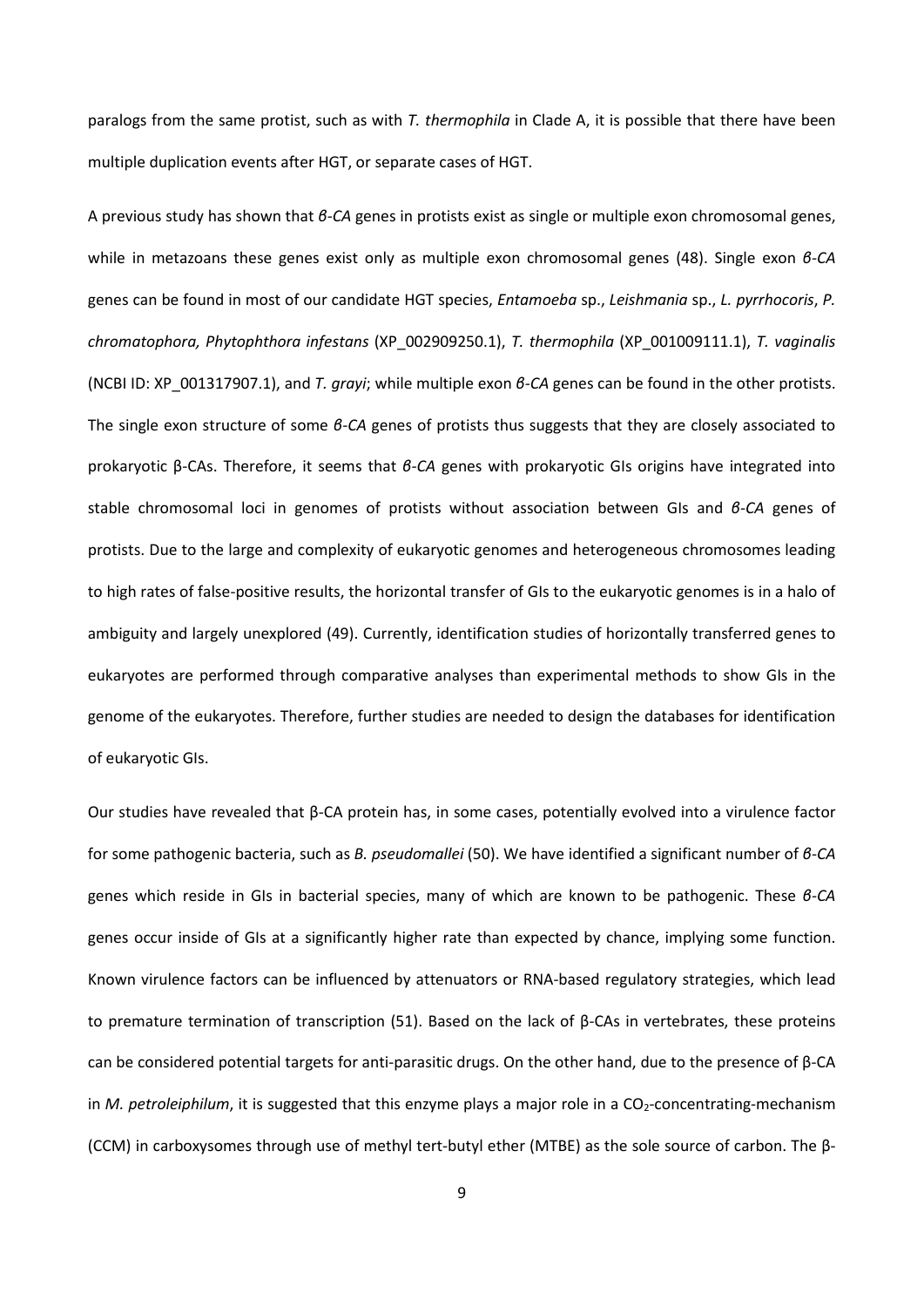CAs from other extremophilic bacteria (Table S1), such as *Halothermothrix orenii* [\(52\)](#page-15-5), *Acidithiobacillus caldus* [\(53\)](#page-15-6), *Thioalkalivibrio nitratireducens* [\(54\)](#page-15-7), and *Thiomicrospira crunogena* [\(55\)](#page-15-8) may play critical metabolic roles through carboxysome or non-carboxysome-associated mechanisms.

The GIs in some bacterial species, such as *Pseudomonas aeruginosa*, can lead to emergence of strains resistant to various antibiotics [\(56\)](#page-15-9). It was demonstrated that *P. aeruginosa* (isolate ST235) contains Tn6162 and Tn6163 in GI1 and GI2, respectively, which function together as multiple antibiotic-resistant cassettes. An environmental study showed that *Thiomonas* sp. is able to withstand the extreme conditions of acid mine drainage [\(57\)](#page-15-10). The comparison between the genomes of *T. arsenitoxydans* (strain 3As), *T. intermedia* (strain K12), and *Thiomonas* sp. (strain CB2) identified over 20 GIs occurring through various rearrangements containing arsenite resistance and oxidation genes, leading to divergent resistance to arsenic-rich environments.

**Conclusions.** A GI is a continuous genomic region which arises through HGT and can contain tens to hundreds of genes. We have previously identified cases of horizontal transfer of *β-CA* genes from plasmids of some prokaryotic endosymbionts to their protozoan hosts [\(48\)](#page-15-1). The present results support the idea that *β-CA* genes in protists and modern eukaryotes originated by HGT from ancestral prokaryotic GIs, along with other facilitators, such as transposase and integrase. Using phylogenetics and homology modeling, we suggest that the close sequence similarity of *CA* genes in hosts and endosymbionts was due to HGT and not convergent evolution [\(48\)](#page-15-1).

Further studies will be needed to identify the origin of *β-CA* genes in ancestral and metazoan species. Even though our results suggest that *β-CA* genes are overrepresented in GIs compared to the rest of the genome, no studies have yet been reported on whether *β-CA* genes are overrepresented there compared to other metabolic genes.

# **MATERIALS AND METHODS**

#### **Identification of CA proteins in genomic islands**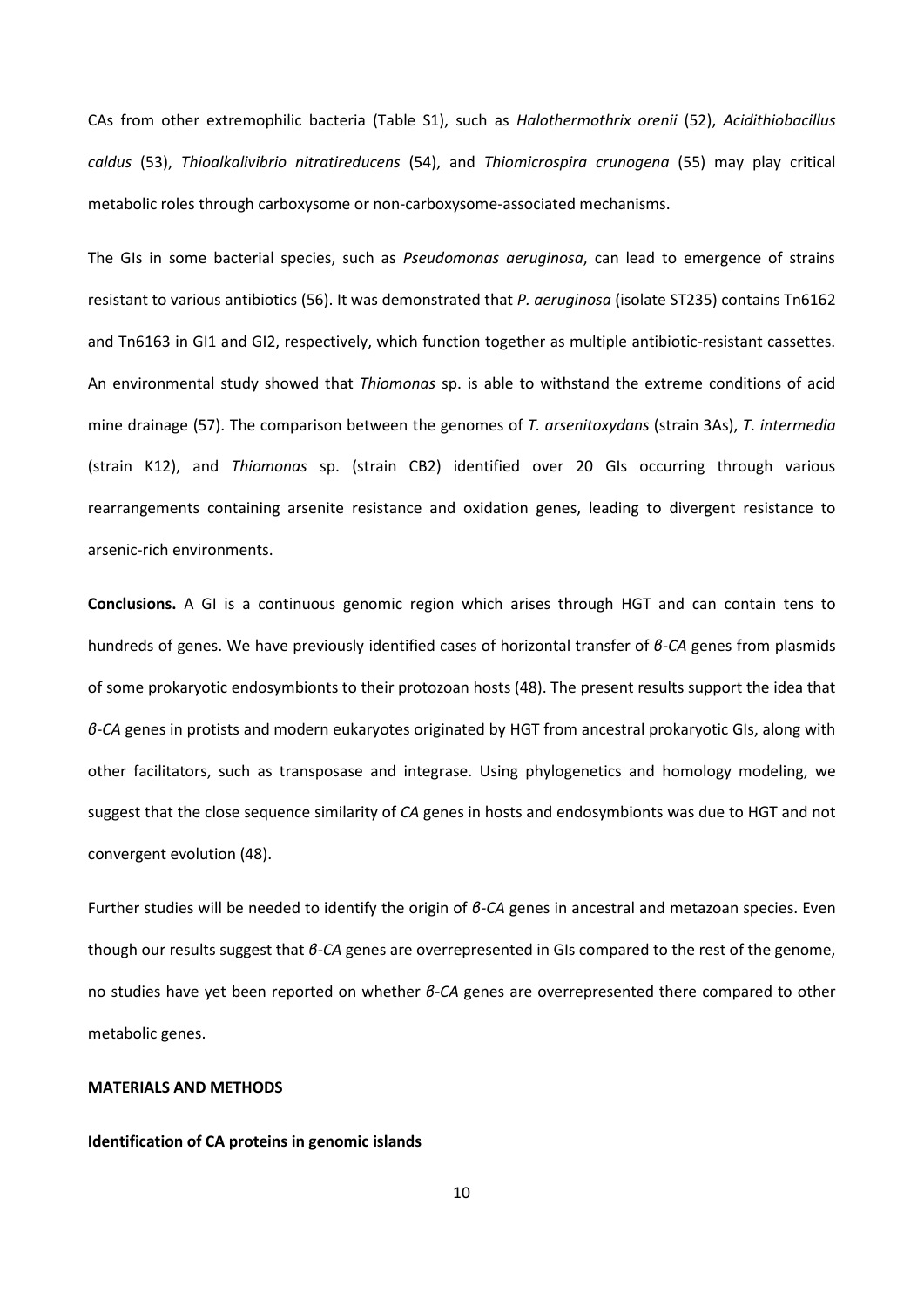A total of 110,913 genomic island annotations for 6,348 complete bacterial and archaeal strains were retrieved from the IslandViewer 4 database. RefSeq assembly annotations were available for 6,238 strains, which were downloaded in bulk from the NCBI assembly server [\(https://www.ncbi.nlm.nih.gov/assembly\)](https://www.ncbi.nlm.nih.gov/assembly); annotations only available GenBank and updated annotation versions not corresponding to the current IslandViewer release were not retrieved. Using custom Python scripts, assembly IDs were retrieved for all IslandViewer genome accession IDs, and gene annotations compared with the GI locations. All *CA* genes which occur within the IslandViewer defined GI locations were kept for further analysis. To determine average overrepresentation, for each examined genome the number of *CA* gene nucleotides (nt) overlapping any GI was compared to the number expected by chance alone. Expected overlap was defined as the sum of lengths of all CAs in the genome multiplied by the sum of lengths of all GIs in the genome divided by the length of the genome.

#### **Identification of β-CAs from prokaryotes and protists**

After detection of GIs-containing *β-CA* genes in the IslandViewer version 4 database, we then collected prokaryotic β-CAs locating in GIs, and β-CA from *Klebsiella pneumoniae* subsp. pneumoniae (NCBI protein ID: WP\_019705531.1), five β-CA protein sequences equally from both gram-negative and gram-positive bacteria (Table 2), and protist β-CAs (Table 3) to perform a multiple sequence alignment (MSA) analysis. We used the β-CA protein sequence from *Klebsiella pneumoniae* subsp. pneumoniae (NCBI protein ID: WP\_019705531.1) as a query from prokaryotic species for the MSA analysis. All β-CA protein sequences from protists used in the analysis are described in Table 3. Also, we used the β-CA protein sequence from *A. castellanii* (XP\_004344666.1) as the query from protists in the Basic Local Alignment Search Tool for proteins (blastp) from RCBI database (https://blast.ncbi.nlm.nih.gov/Blast.cgi?PROGRAM=blastp&PAGE\_TYPE=BlastSearch&LINK\_LOC=blasthom e) through running different phyla of protists including Stramenopiles, Alveolata, Rhizaria, Excavata, Amoebozoa, Hacrobia, Apusozoa, and Opisthokonta in the choosing search set panel. Some protists contain more than one β-CA protein sequence, in which case we used only one as a representative sequence in the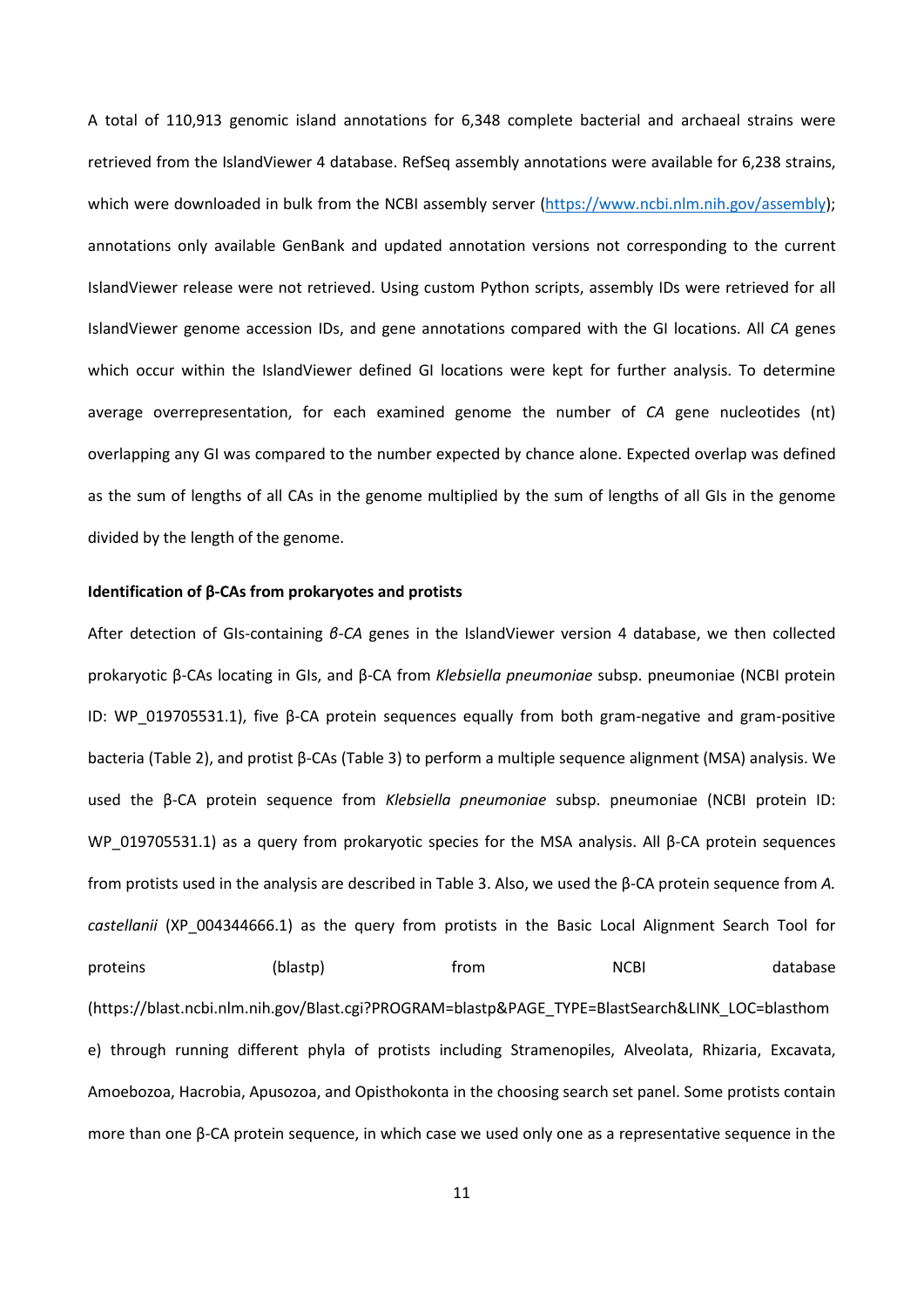MSA analysis. In total 25 β-CA protein sequences of prokaryotes and protists (86 amino acid residues, starting three amino acid residues prior to first highly conserved motif; CXDXR) were used to compute an MSA using the Clustal Omega. The results were visualized in JalView [\[http://www.jalview.org/\]](http://www.jalview.org/) [\(58\)](#page-15-11).

Identification of β-CA gene sequences located in prokaryotic GIs was performed using the IslandViewer version 4 database. This webtool provides the ability to draw main circular chromosomes of defined prokaryotes containing GIs, as well as search for *β-CA* gene sequences.

#### **Phylogenetic analysis**

The β-CAs identified to reside in bacterial GIs, using annotations from the IslandViewer database, were clustered to 90% similarity centroids with the "cluster\_fast" algorithm of the search tool [\(59\)](#page-15-12) in order to reduce the number of sequences for phylogenetic analysis. Similarly, a set of 35 protist β-CAs were clustered to 90% similarity. The resulting reduced set of 122 prokaryote β-CAs found within GIs and 35 protist β-CAs were aligned using Clustal Omega. Model testing was performed to identify the best evolutionary model for analysis of the target sequences using ModelFinder [\(60\)](#page-15-13). A maximum likelihood phylogenetic analysis was performed using the IQTree software [\(61,](#page-15-14) [62\)](#page-15-15), with parameters set to "-alrt 100000 -bb 100000 -nt AUTO -m LG+R7" and all other options run as default. A consensus tree was generated from the 100,000 bootstrap replicates, with a final log-likelihood value of -37626.11. The tree was then visualized using the ETE Toolkit Python library [\(63\)](#page-15-16).

### **Sequence conservation analysis for HGT**

In order to analyze sequence conservation among the  $\beta$ -CA proteins, their sequences were aligned using the Clustal Omega and the resulting MSA was then analyzed using the ConSurf Server [\[http://consurftest.tau.ac.il/\]](http://consurftest.tau.ac.il/) [\(64\)](#page-15-17).

#### **Exon count for** *β-CA* **genes from protists**

In order to count the exons of *β-CA* genes from protists, we used the NCBI gene server [\(https://www.ncbi.nlm.nih.gov/gene/\)](https://www.ncbi.nlm.nih.gov/gene/) [\(65\)](#page-16-0). In this feature, a summary of a specific gene including gene

12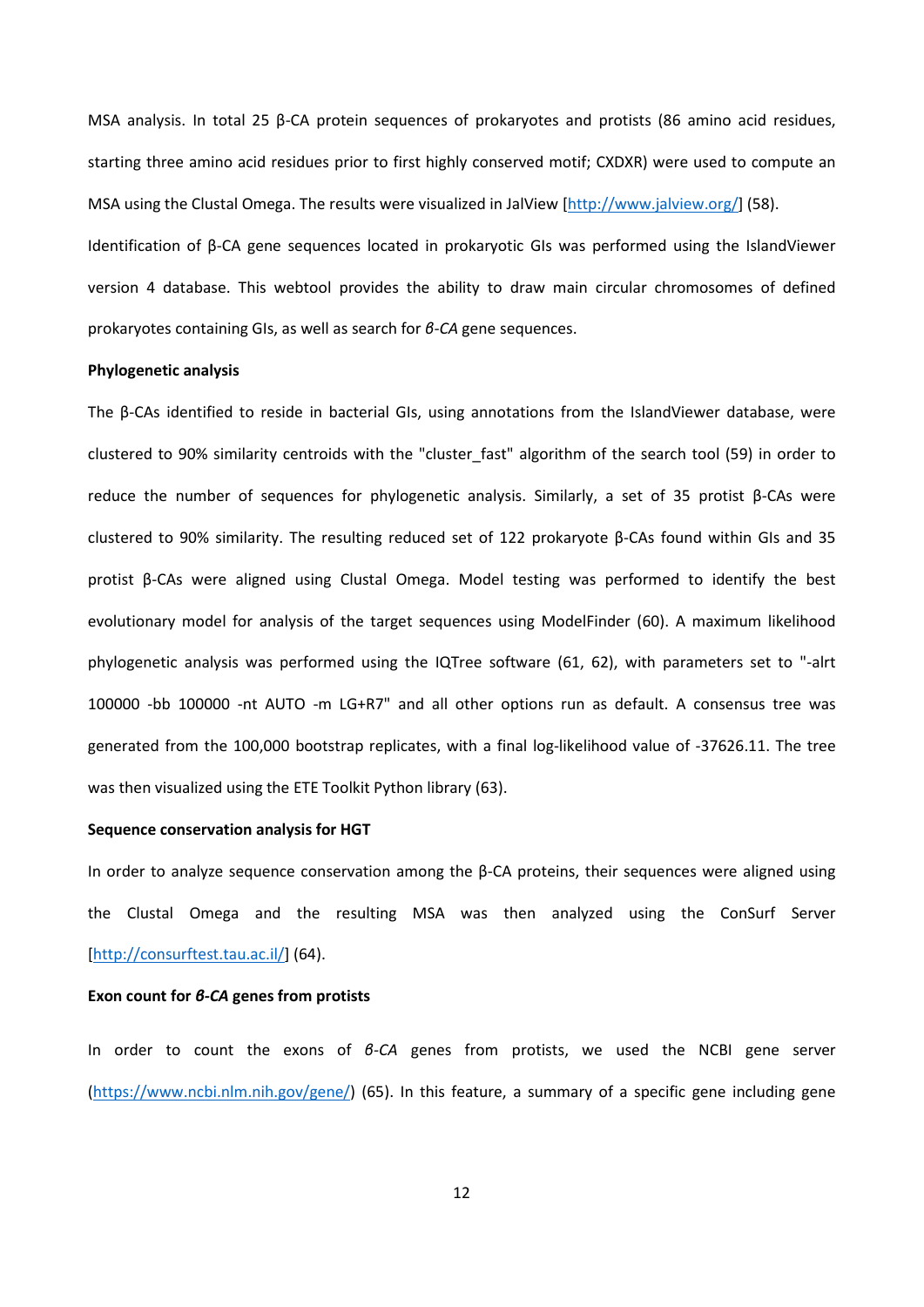type, symbol and description, locus tag, RNA name, RefSeq status, organism lineage, and genomic context (exon count) are presented.

#### **ACKNOWLEDGMENTS**

To perform this study RZE received a scholarship support from the Ministry of Science, Research and Technology, and National Institute of Genetic Engineering and Biotechnology of Islamic Republic of Iran. This work was supported by research grants from the Academy of Finland to SP, Finnish Cultural Foundation (Pirkanmaa Regional Fund to RZE and Maili Autio Fund to HRB), Sigrid Juselius Foundation to SP, Tampere Tuberculosis Foundation to SP, and Competitive Research Funding of the Tampere University Hospital to SP. The authors declare no conflict of interest. The funding organizations had no role in the design of the study; in the collection, analyses, or interpretation of data; in the writing of the manuscript; nor in the decision to publish the results.

**Authors' contributions**: All authors participated in the design of the study. RZE carried out the search and collection of relevant prokaryotic and eukaryotic species, identification of β-CAs, and conservation analysis. RZE created the MSAs. HRB identified the *β-CA* genes in GIs, made protein sequence corrections and predictions, and performed the phylogenetic analysis. VPH performed sequence conservation analysis and protein modeling. RZE drafted the first version of the manuscript. All authors participated in writing, read and approved the final manuscript.

### **REFERENCES**

- <span id="page-12-0"></span>1. Koonin EV, Makarova KS, Aravind L. 2001. Horizontal gene transfer in prokaryotes: quantification and classification. Annu Rev Microbiol 55:709-42.
- 2. Thomas CM, Nielsen KM. 2005. Mechanisms of, and barriers to, horizontal gene transfer between bacteria. Nat Rev Microbiol 3:711-21.
- 3. Aminov RI. 2011. Horizontal gene exchange in environmental microbiota. Front Microbiol 2:158.
- 4. Wybouw N, Pauchet Y, Heckel DG, Van Leeuwen T. 2016. Horizontal Gene Transfer Contributes to the Evolution of Arthropod Herbivory. Genome Biol Evol 8:1785-801.
- 5. Kidwell MG. 1993. Lateral transfer in natural populations of eukaryotes. Annu Rev Genet 27:235-56.
- 6. Springael D, Top EM. 2004. Horizontal gene transfer and microbial adaptation to xenobiotics: new types of mobile genetic elements and lessons from ecological studies. Trends Microbiol 12:53-8.
- <span id="page-12-1"></span>7. Soucy SM, Huang J, Gogarten JP. 2015. Horizontal gene transfer: building the web of life. Nat Rev Genet 16:472-82.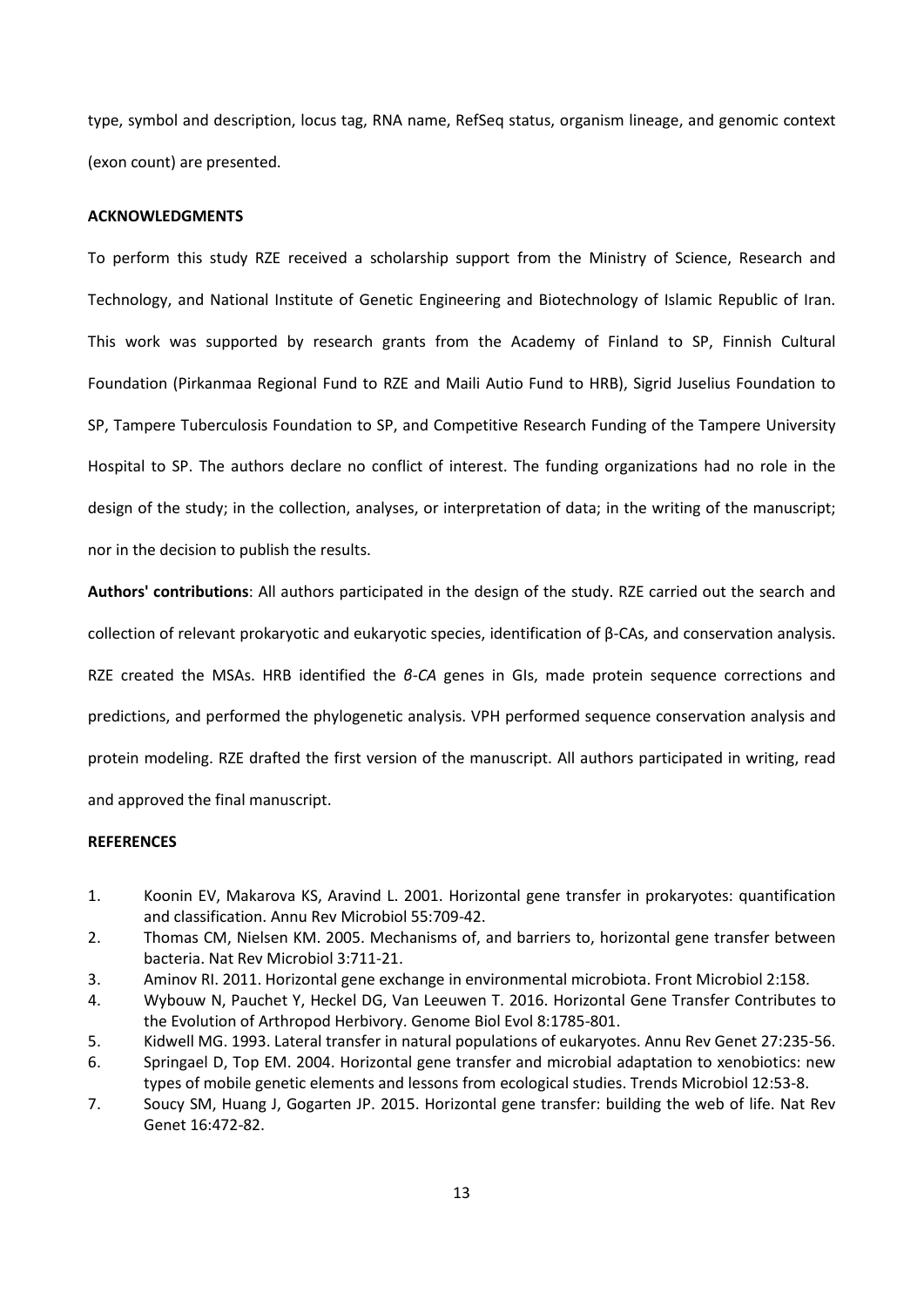- <span id="page-13-0"></span>8. Zolfaghari Emameh R, Barker HR, Tolvanen ME, Parkkila S, Hytonen VP. 2016. Horizontal transfer of beta-carbonic anhydrase genes from prokaryotes to protozoans, insects, and nematodes. Parasit Vectors 9:152.
- <span id="page-13-1"></span>9. Hacker J, Bender L, Ott M, Wingender J, Lund B, Marre R, Goebel W. 1990. Deletions of chromosomal regions coding for fimbriae and hemolysins occur in vitro and in vivo in various extraintestinal Escherichia coli isolates. Microb Pathog 8:213-25.
- <span id="page-13-2"></span>10. Hacker J, Blum-Oehler G, Muhldorfer I, Tschape H. 1997. Pathogenicity islands of virulent bacteria: structure, function and impact on microbial evolution. Mol Microbiol 23:1089-97.
- <span id="page-13-3"></span>11. Juhas M, van der Meer JR, Gaillard M, Harding RM, Hood DW, Crook DW. 2009. Genomic islands: tools of bacterial horizontal gene transfer and evolution. FEMS Microbiol Rev 33:376-93.
- <span id="page-13-4"></span>12. Hacker J, Carniel E. 2001. Ecological fitness, genomic islands and bacterial pathogenicity. A Darwinian view of the evolution of microbes. EMBO Rep 2:376-81.
- <span id="page-13-5"></span>13. Lotlikar SR, Hnatusko S, Dickenson NE, Choudhari SP, Picking WL, Patrauchan MA. 2013. Three functional beta-carbonic anhydrases in Pseudomonas aeruginosa PAO1: role in survival in ambient air. Microbiology 159:1748-59.
- <span id="page-13-6"></span>14. Luque-Almagro VM, Huertas MJ, Saez LP, Luque-Romero MM, Moreno-Vivian C, Castillo F, Roldan MD, Blasco R. 2008. Characterization of the Pseudomonas pseudoalcaligenes CECT5344 Cyanase, an enzyme that is not essential for cyanide assimilation. Appl Environ Microbiol 74:6280-8.
- <span id="page-13-7"></span>15. Ho Sui SJ, Fedynak A, Hsiao WW, Langille MG, Brinkman FS. 2009. The association of virulence factors with genomic islands. PLoS One 4:e8094.
- <span id="page-13-8"></span>16. Waack S, Keller O, Asper R, Brodag T, Damm C, Fricke WF, Surovcik K, Meinicke P, Merkl R. 2006. Score-based prediction of genomic islands in prokaryotic genomes using hidden Markov models. BMC Bioinformatics 7:142.
- <span id="page-13-9"></span>17. Hsiao W, Wan I, Jones SJ, Brinkman FS. 2003. IslandPath: aiding detection of genomic islands in prokaryotes. Bioinformatics 19:418-20.
- <span id="page-13-10"></span>18. Tu Q, Ding D. 2003. Detecting pathogenicity islands and anomalous gene clusters by iterative discriminant analysis. FEMS Microbiol Lett 221:269-75.
- <span id="page-13-11"></span>19. Rajan I, Aravamuthan S, Mande SS. 2007. Identification of compositionally distinct regions in genomes using the centroid method. Bioinformatics 23:2672-7.
- <span id="page-13-12"></span>20. Langille MG, Hsiao WW, Brinkman FS. 2008. Evaluation of genomic island predictors using a comparative genomics approach. BMC Bioinformatics 9:329.
- <span id="page-13-13"></span>21. Ou HY, He X, Harrison EM, Kulasekara BR, Thani AB, Kadioglu A, Lory S, Hinton JC, Barer MR, Deng Z, Rajakumar K. 2007. MobilomeFINDER: web-based tools for in silico and experimental discovery of bacterial genomic islands. Nucleic Acids Res 35:W97-W104.
- <span id="page-13-14"></span>22. Langille MG, Hsiao WW, Brinkman FS. 2010. Detecting genomic islands using bioinformatics approaches. Nat Rev Microbiol 8:373-82.
- <span id="page-13-15"></span>23. Dhillon BK, Laird MR, Shay JA, Winsor GL, Lo R, Nizam F, Pereira SK, Waglechner N, McArthur AG, Langille MG, Brinkman FS. 2015. IslandViewer 3: more flexible, interactive genomic island discovery, visualization and analysis. Nucleic Acids Res 43:W104-8.
- <span id="page-13-16"></span>24. Elleuche S, Poggeler S. 2010. Carbonic anhydrases in fungi. Microbiology 156:23-9.
- 25. Del Prete S, Vullo D, Fisher GM, Andrews KT, Poulsen SA, Capasso C, Supuran CT. 2014. Discovery of a new family of carbonic anhydrases in the malaria pathogen Plasmodium falciparum--the etacarbonic anhydrases. Bioorg Med Chem Lett 24:4389-96.
- 26. Kikutani S, Nakajima K, Nagasato C, Tsuji Y, Miyatake A, Matsuda Y. 2016. Thylakoid luminal thetacarbonic anhydrase critical for growth and photosynthesis in the marine diatom Phaeodactylum tricornutum. Proc Natl Acad Sci U S A 113:9828-33.
- 27. Capasso C, Supuran CT. 2015. An overview of the alpha-, beta- and gamma-carbonic anhydrases from Bacteria: can bacterial carbonic anhydrases shed new light on evolution of bacteria? J Enzyme Inhib Med Chem 30:325-32.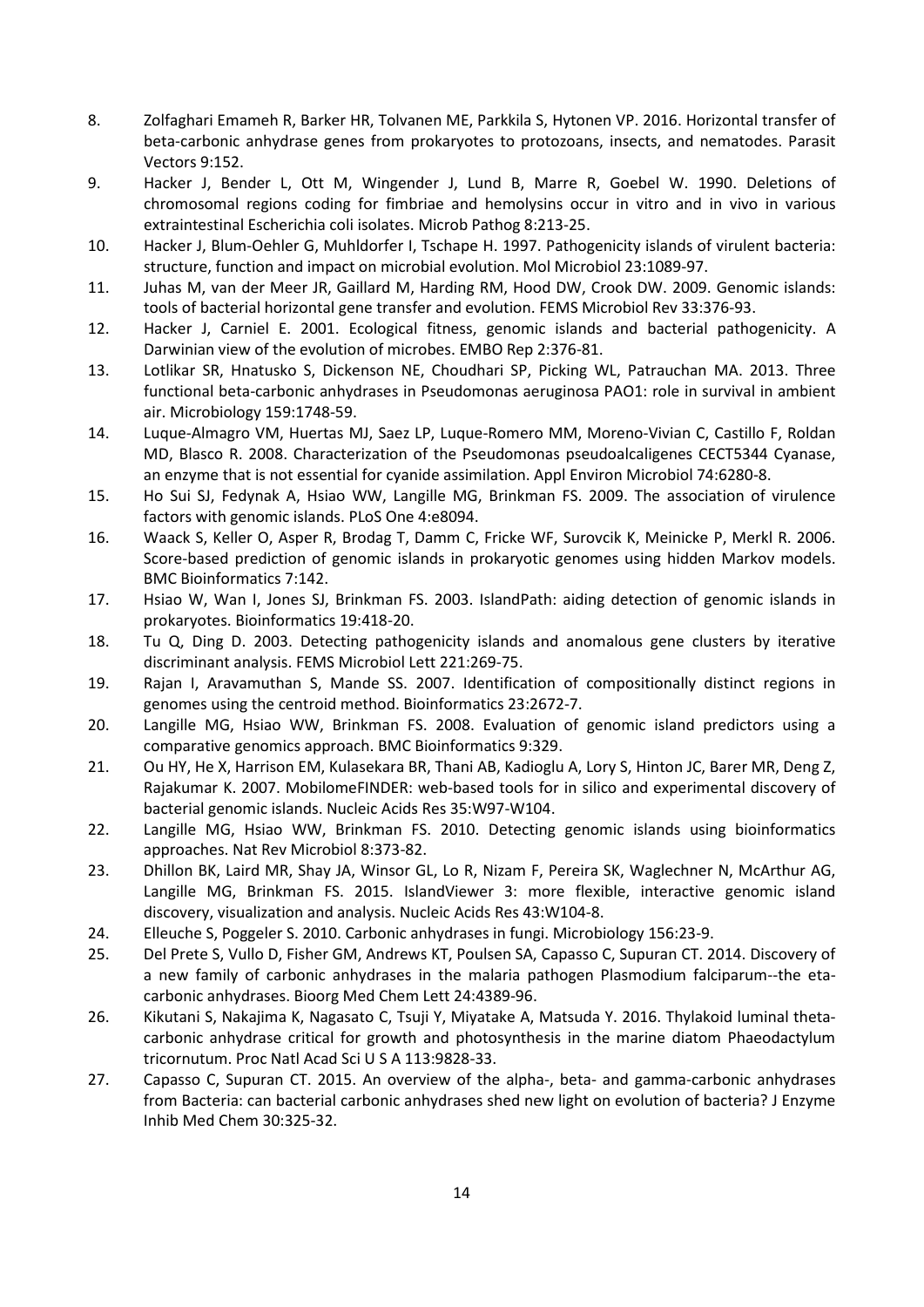- <span id="page-14-0"></span>28. Alterio V, Vitale RM, Monti SM, Pedone C, Scozzafava A, Cecchi A, De Simone G, Supuran CT. 2006. Carbonic anhydrase inhibitors: X-ray and molecular modeling study for the interaction of a fluorescent antitumor sulfonamide with isozyme II and IX. J Am Chem Soc 128:8329-35.
- 29. Nishimori I, Minakuchi T, Onishi S, Vullo D, Scozzafava A, Supuran CT. 2007. Carbonic anhydrase inhibitors. DNA cloning, characterization, and inhibition studies of the human secretory isoform VI, a new target for sulfonamide and sulfamate inhibitors. J Med Chem 50:381-8.
- 30. Vullo D, Franchi M, Gallori E, Antel J, Scozzafava A, Supuran CT. 2004. Carbonic anhydrase inhibitors. Inhibition of mitochondrial isozyme V with aromatic and heterocyclic sulfonamides. J Med Chem 47:1272-9.
- 31. Vullo D, Innocenti A, Nishimori I, Pastorek J, Scozzafava A, Pastorekova S, Supuran CT. 2005. Carbonic anhydrase inhibitors. Inhibition of the transmembrane isozyme XII with sulfonamides-a new target for the design of antitumor and antiglaucoma drugs? Bioorg Med Chem Lett 15:963-9.
- <span id="page-14-1"></span>32. Fasseas MK, Tsikou D, Flemetakis E, Katinakis P. 2010. Molecular and biochemical analysis of the beta class carbonic anhydrases in Caenorhabditis elegans. Mol Biol Rep 37:2941-50.
- <span id="page-14-3"></span>33. Syrjanen L, Tolvanen M, Hilvo M, Olatubosun A, Innocenti A, Scozzafava A, Leppiniemi J, Niederhauser B, Hytonen VP, Gorr TA, Parkkila S, Supuran CT. 2010. Characterization of the first beta-class carbonic anhydrase from an arthropod (Drosophila melanogaster) and phylogenetic analysis of beta-class carbonic anhydrases in invertebrates. BMC Biochem 11:28.
- <span id="page-14-4"></span>34. Zolfaghari Emameh R, Barker H, Tolvanen ME, Ortutay C, Parkkila S. 2014. Bioinformatic analysis of beta carbonic anhydrase sequences from protozoans and metazoans. Parasit Vectors 7:38.
- <span id="page-14-2"></span>35. Smith KS, Jakubzick C, Whittam TS, Ferry JG. 1999. Carbonic anhydrase is an ancient enzyme widespread in prokaryotes. Proc Natl Acad Sci U S A 96:15184-9.
- <span id="page-14-5"></span>36. Syrjanen L, Valanne S, Kuuslahti M, Tuomela T, Sriram A, Sanz A, Jacobs HT, Ramet M, Parkkila S. 2015. beta carbonic anhydrase is required for female fertility in Drosophila melanogaster. Front Zool 12:19.
- <span id="page-14-6"></span>37. Ali MY, Pavasovic A, Mather PB, Prentis PJ. 2015. Analysis, characterisation and expression of gillexpressed carbonic anhydrase genes in the freshwater crayfish Cherax quadricarinatus. Gene 564:176-87.
- <span id="page-14-7"></span>38. Bahn YS, Cox GM, Perfect JR, Heitman J. 2005. Carbonic anhydrase and CO2 sensing during Cryptococcus neoformans growth, differentiation, and virulence. Curr Biol 15:2013-20.
- <span id="page-14-8"></span>39. Chasen NM, Asady B, Lemgruber L, Vommaro RC, Kissinger JC, Coppens I, Moreno SNJ. 2017. A Glycosylphosphatidylinositol-Anchored Carbonic Anhydrase-Related Protein of Toxoplasma gondii Is Important for Rhoptry Biogenesis and Virulence. mSphere 2.
- <span id="page-14-9"></span>40. Nishimori I, Minakuchi T, Kohsaki T, Onishi S, Takeuchi H, Vullo D, Scozzafava A, Supuran CT. 2007. Carbonic anhydrase inhibitors: the beta-carbonic anhydrase from Helicobacter pylori is a new target for sulfonamide and sulfamate inhibitors. Bioorg Med Chem Lett 17:3585-94.
- <span id="page-14-10"></span>41. Innocenti A, Hall RA, Schlicker C, Muhlschlegel FA, Supuran CT. 2009. Carbonic anhydrase inhibitors. Inhibition of the beta-class enzymes from the fungal pathogens Candida albicans and Cryptococcus neoformans with aliphatic and aromatic carboxylates. Bioorg Med Chem 17:2654-7.
- <span id="page-14-11"></span>42. Zolfaghari Emameh R, Kuuslahti M, Vullo D, Barker HR, Supuran CT, Parkkila S. 2015. Ascaris lumbricoides beta carbonic anhydrase: a potential target enzyme for treatment of ascariasis. Parasit Vectors 8:479.
- <span id="page-14-12"></span>43. Syrjanen L, Kuuslahti M, Tolvanen M, Vullo D, Parkkila S, Supuran CT. 2015. The beta-carbonic anhydrase from the malaria mosquito Anopheles gambiae is highly inhibited by sulfonamides. Bioorg Med Chem 23:2303-9.
- <span id="page-14-13"></span>44. Rodrigues GC, Feijo DF, Bozza MT, Pan P, Vullo D, Parkkila S, Supuran CT, Capasso C, Aguiar AP, Vermelho AB. 2014. Design, synthesis, and evaluation of hydroxamic acid derivatives as promising agents for the management of Chagas disease. J Med Chem 57:298-308.
- 45. Syrjanen L, Vermelho AB, Rodrigues Ide A, Corte-Real S, Salonen T, Pan P, Vullo D, Parkkila S, Capasso C, Supuran CT. 2013. Cloning, characterization, and inhibition studies of a beta-carbonic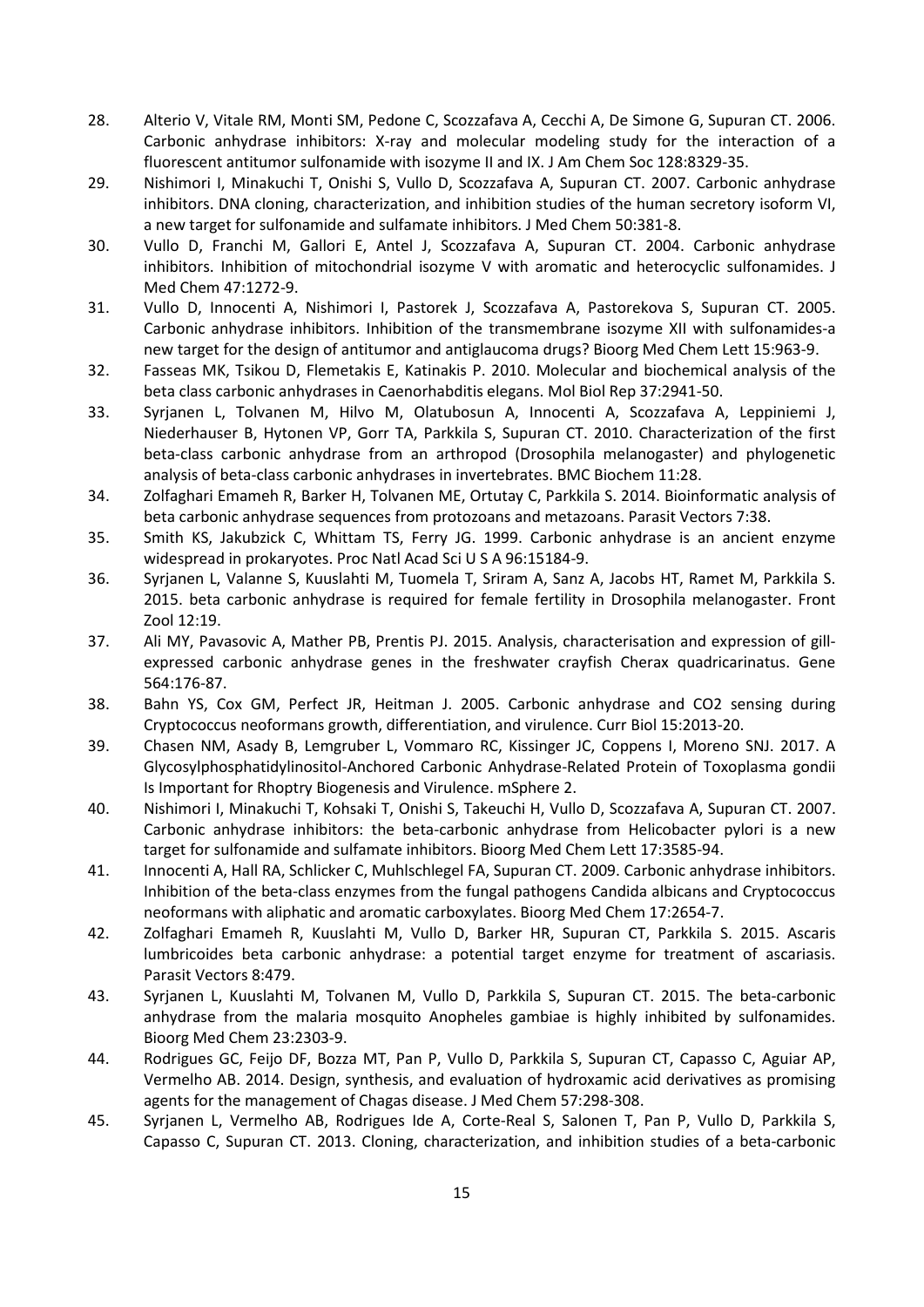anhydrase from Leishmania donovani chagasi, the protozoan parasite responsible for leishmaniasis. J Med Chem 56:7372-81.

- 46. Vermelho AB, Capaci GR, Rodrigues IA, Cardoso VS, Mazotto AM, Supuran CT. 2017. Carbonic anhydrases from Trypanosoma and Leishmania as anti-protozoan drug targets. Bioorg Med Chem 25:1543-1555.
- <span id="page-15-0"></span>47. Supuran CT, Capasso C. 2016. New light on bacterial carbonic anhydrases phylogeny based on the analysis of signal peptide sequences. J Enzyme Inhib Med Chem 31:1254-60.
- <span id="page-15-1"></span>48. Zolfaghari Emameh R, Barker HR, Tolvanen ME, Parkkila S, Hytonen VP. 2016. Horizontal transfer of beta-carbonic anhydrase genes from prokaryotes to protozoans, insects, and nematodes. Parasit Vectors 9:152.
- <span id="page-15-2"></span>49. Clasen FJ, Pierneef RE, Slippers B, Reva O. 2018. EuGI: a novel resource for studying genomic islands to facilitate horizontal gene transfer detection in eukaryotes. BMC Genomics 19:323.
- <span id="page-15-3"></span>50. Del Prete S, Vullo D, di Fonzo P, Carginale V, Supuran CT, Capasso C. 2017. Comparison of the anion inhibition profiles of the beta- and gamma-carbonic anhydrases from the pathogenic bacterium Burkholderia pseudomallei. Bioorg Med Chem 25:2010-2015.
- <span id="page-15-4"></span>51. Naville M, Gautheret D. 2009. Transcription attenuation in bacteria: theme and variations. Brief Funct Genomic Proteomic 8:482-92.
- <span id="page-15-5"></span>52. Yousuf B, Sanadhya P, Keshri J, Jha B. 2012. Comparative molecular analysis of chemolithoautotrophic bacterial diversity and community structure from coastal saline soils, Gujarat, India. BMC Microbiol 12:150.
- <span id="page-15-6"></span>53. Acuna LG, Cardenas JP, Covarrubias PC, Haristoy JJ, Flores R, Nunez H, Riadi G, Shmaryahu A, Valdes J, Dopson M, Rawlings DE, Banfield JF, Holmes DS, Quatrini R. 2013. Architecture and gene repertoire of the flexible genome of the extreme acidophile Acidithiobacillus caldus. PLoS One 8:e78237.
- <span id="page-15-7"></span>54. Berben T, Overmars L, Sorokin DY, Muyzer G. 2017. Comparative Genome Analysis of Three Thiocyanate Oxidizing Thioalkalivibrio Species Isolated from Soda Lakes. Front Microbiol 8:254.
- <span id="page-15-8"></span>55. Dobrinski KP, Boller AJ, Scott KM. 2010. Expression and function of four carbonic anhydrase homologs in the deep-sea chemolithoautotroph Thiomicrospira crunogena. Appl Environ Microbiol 76:3561-7.
- <span id="page-15-9"></span>56. Roy Chowdhury P, Scott MJ, Djordjevic SP. 2017. Genomic islands 1 and 2 carry multiple antibiotic resistance genes in Pseudomonas aeruginosa ST235, ST253, ST111 and ST175 and are globally dispersed. J Antimicrob Chemother 72:620-622.
- <span id="page-15-10"></span>57. Freel KC, Krueger MC, Farasin J, Brochier-Armanet C, Barbe V, Andres J, Cholley PE, Dillies MA, Jagla B, Koechler S, Leva Y, Magdelenat G, Plewniak F, Proux C, Coppee JY, Bertin PN, Heipieper HJ, Arsene-Ploetze F. 2015. Adaptation in Toxic Environments: Arsenic Genomic Islands in the Bacterial Genus Thiomonas. PLoS One 10:e0139011.
- <span id="page-15-11"></span>58. Waterhouse AM, Procter JB, Martin DM, Clamp M, Barton GJ. 2009. Jalview Version 2--a multiple sequence alignment editor and analysis workbench. Bioinformatics 25:1189-91.
- <span id="page-15-12"></span>59. Edgar RC. 2010. Search and clustering orders of magnitude faster than BLAST. Bioinformatics 26:2460-1.
- <span id="page-15-13"></span>60. Kalyaanamoorthy S, Minh BQ, Wong TKF, von Haeseler A, Jermiin LS. 2017. ModelFinder: fast model selection for accurate phylogenetic estimates. Nat Methods 14:587-589.
- <span id="page-15-14"></span>61. Nguyen LT, Schmidt HA, von Haeseler A, Minh BQ. 2015. IQ-TREE: a fast and effective stochastic algorithm for estimating maximum-likelihood phylogenies. Mol Biol Evol 32:268-74.
- <span id="page-15-15"></span>62. Minh BQ, Nguyen MA, von Haeseler A. 2013. Ultrafast approximation for phylogenetic bootstrap. Mol Biol Evol 30:1188-95.
- <span id="page-15-16"></span>63. Huerta-Cepas J, Serra F, Bork P. 2016. ETE 3: Reconstruction, Analysis, and Visualization of Phylogenomic Data. Mol Biol Evol 33:1635-8.
- <span id="page-15-17"></span>64. Ashkenazy H, Abadi S, Martz E, Chay O, Mayrose I, Pupko T, Ben-Tal N. 2016. ConSurf 2016: an improved methodology to estimate and visualize evolutionary conservation in macromolecules. Nucleic Acids Res 44:W344-50.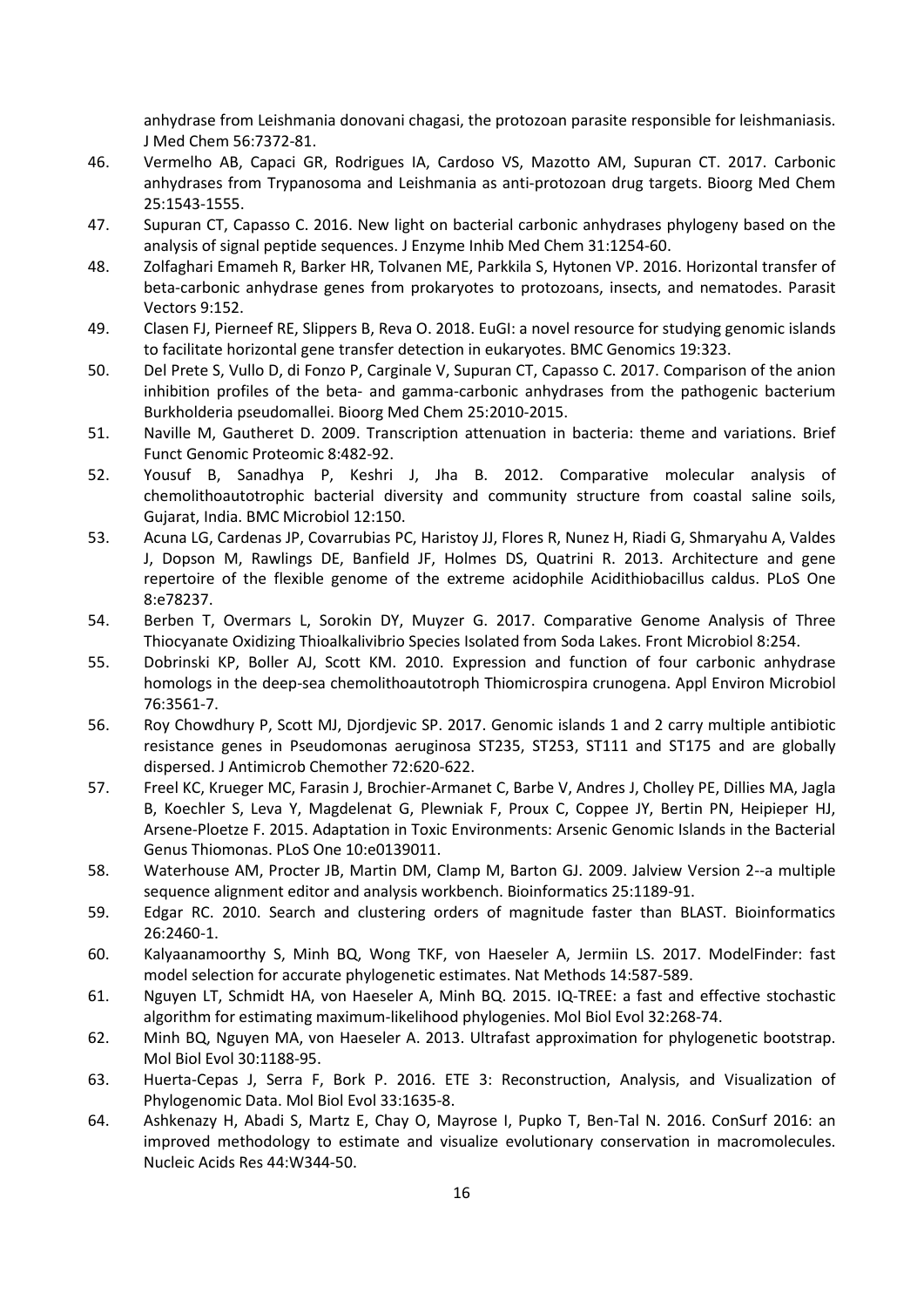<span id="page-16-0"></span>65. Maglott D, Ostell J, Pruitt KD, Tatusova T. 2011. Entrez Gene: gene-centered information at NCBI. Nucleic Acids Res 39:D52-7.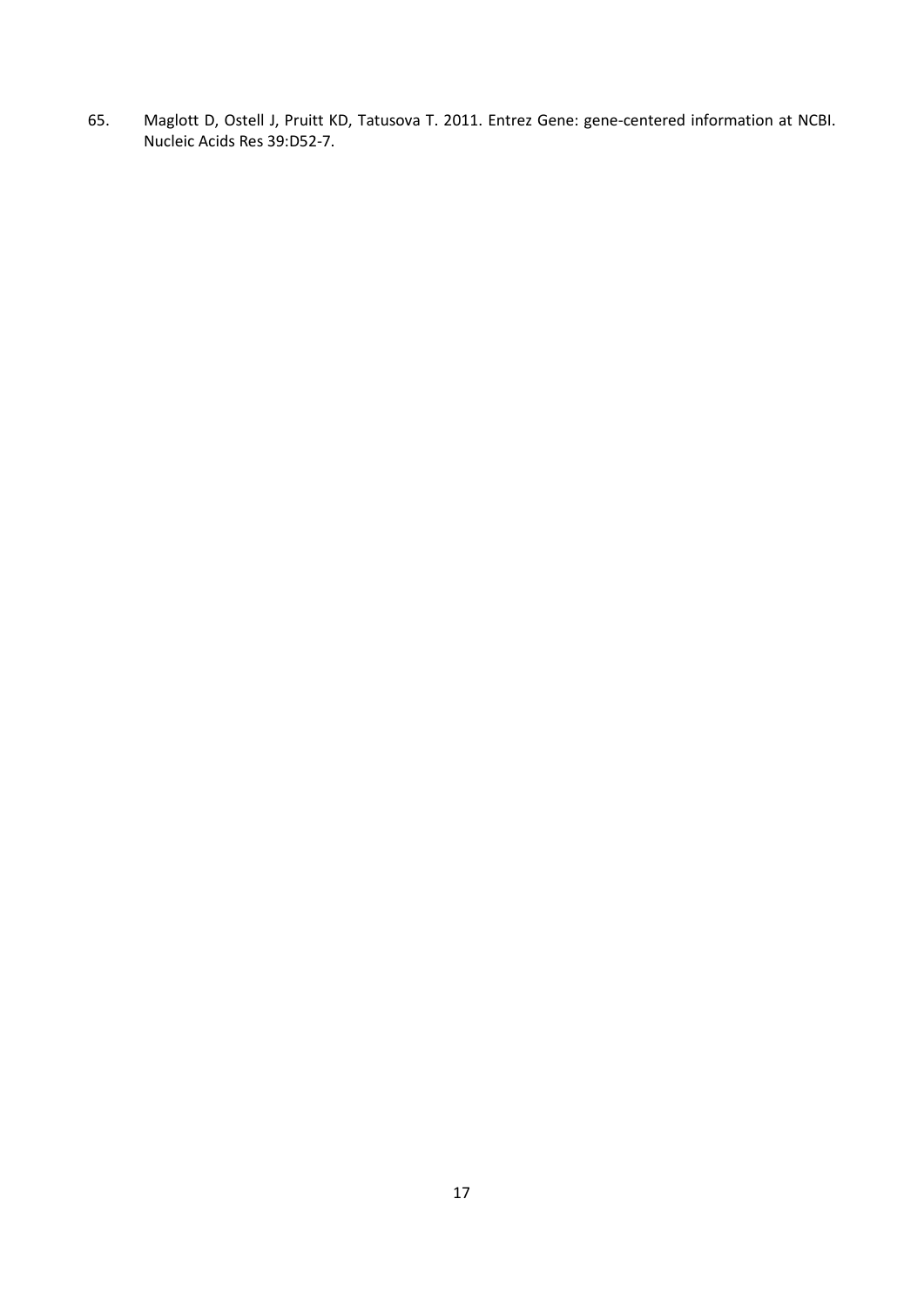**TABLE 1** The single exon *β-CA* genes of protists.

| No.            | <b>Protist species</b>   | <b>NCBI IDs</b> | Gene name       |
|----------------|--------------------------|-----------------|-----------------|
| $\mathbf{1}$   | Entamoeba sp.            | XP 004183626.1  | EIN 065450      |
|                |                          | XP 008860421.1  | ENU1 204230     |
| $\overline{2}$ | Leishmania sp.           | XP_003858369.1  | LDBPK 060630    |
|                |                          | XP_010703940.1  | LPMP 060590     |
| 3              | Leptomonas pyrrhocoris   | XP_015662104.1  | ABB37_01925     |
|                |                          | XP 015662099.1  | ABB37 01923     |
| 4              | Paulinella chromatophora | YP 002049530.1  | PCC 0911        |
| 5              | Phytophthora infestans   | XP_002909256.1  | PITG_00682      |
|                |                          | XP_002909250.1  | PITG_00674      |
| 6              | Tetrahymena thermophila  | XP_001009111.1  | TTHERM 00263620 |
| $\overline{7}$ | Trichomonas vaginalis    | XP_001317907.1  | TVAG 005270     |
| 8              | Trypanosoma grayi        | XP_009310034.1  | DQ04_02331000   |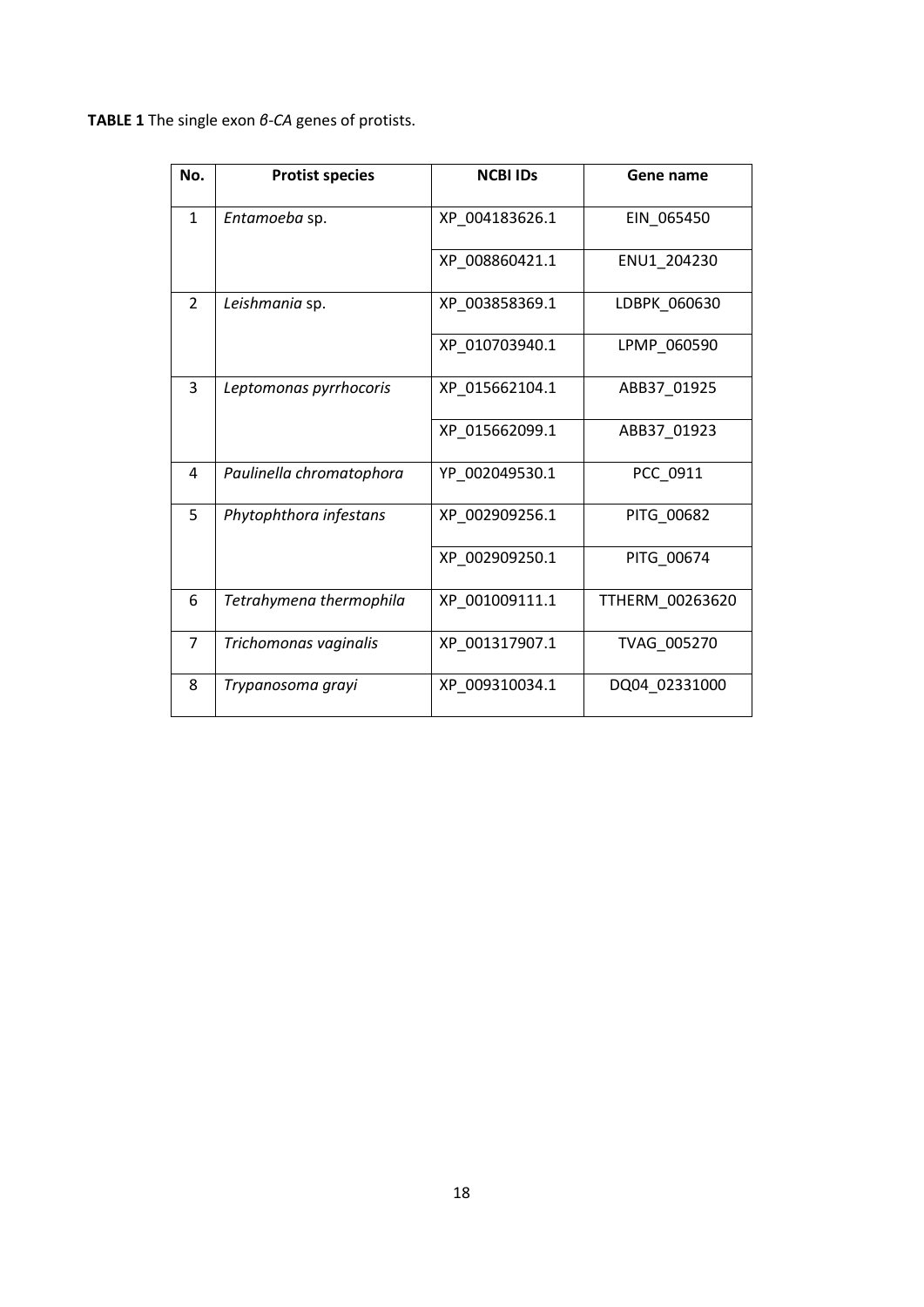| TABLE 2 $\beta$ -CA protein sequences from bacterial species. |  |
|---------------------------------------------------------------|--|
|---------------------------------------------------------------|--|

| No.            | Gram-staining | <b>Bacterial species</b>  | <b>NCBI IDS</b> |
|----------------|---------------|---------------------------|-----------------|
| 1              |               | Klebsiella pneumoniae     | WP 019705531.1  |
| $\overline{2}$ | Gram-negative | Brucella abortus          | WP 002965854.1  |
| 3              |               | Yersinia enterocolitica   | WP 005165125.1  |
| 4              |               | Bordetella parapertussis  | YP_006895229.1  |
| 5              |               | Pseudomonas stutzeri      | WP_011914306.1  |
| 6              |               | Streptomyces sp.          | WP 015579823.1  |
| $\overline{7}$ |               | Bifidobacterium angulatum | WP 003825226.1  |
| 8              | Gram-positive | Pseudonocardia sp.        | WP 060712833.1  |
| 9              |               | Desulfocapsa sulfexigens  | WP_015403686.1  |
| 10             |               | Arthrobacter alpinus      | WP 062006860.1  |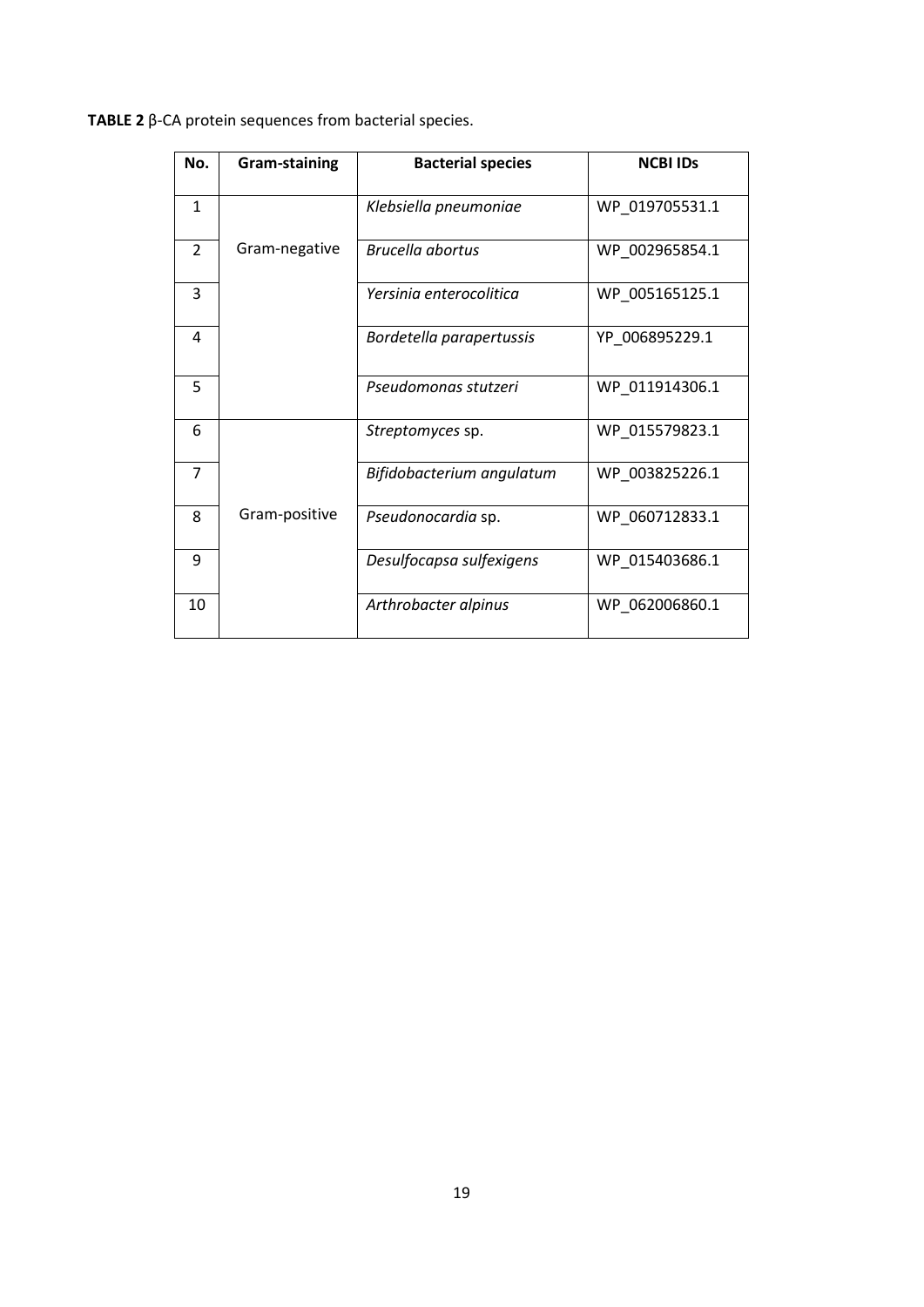# **TABLE 3** β-CA protein sequences from protists.

| No.            | <b>Protist species</b>    | <b>NCBI IDs</b>                                              |  |
|----------------|---------------------------|--------------------------------------------------------------|--|
| 1              | Acanthamoeba castellanii  | XP 004344666.1, XP 004335990.1, XP 004337607.1               |  |
| $\overline{2}$ | Capsaspora owczarzaki     | XP 004342925.1, XP 4349240.1                                 |  |
| 3              | Dictyostelium sp.         | XP_646739.1, XP_644170.1, XP_003283430.1, XP_004361116.1     |  |
| 4              | Entamoeba sp.             | XP_004183626.1, XP_008860421.1                               |  |
| 5              | Galdieria sulphuraria     | XP 005703553.1                                               |  |
| 6              | Leishmania sp.            | XP_003858369.1, XP_010703940.1                               |  |
| $\overline{7}$ | Leptomonas pyrrhocoris    | XP_015662104.1, XP_015662099.1                               |  |
| 8              | Paulinella chromatophora  | YP_002049530.1                                               |  |
| 9              | Phaeodactylum tricornutum | XP_002176594.1                                               |  |
| 10             | Phytophthora infestans    | XP_002909256.1, XP_002909250.1, XP_002909249.1               |  |
| 11             | Polysphondylium pallidum  | XP_020436034.1                                               |  |
| 12             | Saprolegnia diclina       | XP_008607403.1, XP_008604330.1                               |  |
|                |                           | XP_001009617.1,<br>XP_001009612.1,<br>XP_001009111.1,        |  |
| 13             | Tetrahymena thermophila   | XP_001022390.2, XP_001009116.2, XP_001009616.1, XP_976601.1, |  |
|                |                           | XP_001013978.2                                               |  |
| 14             | Trichomonas vaginalis     | XP_001317907.1, XP_001579768.1                               |  |
| 15             | Trypanosoma grayi         | XP_009310034.1                                               |  |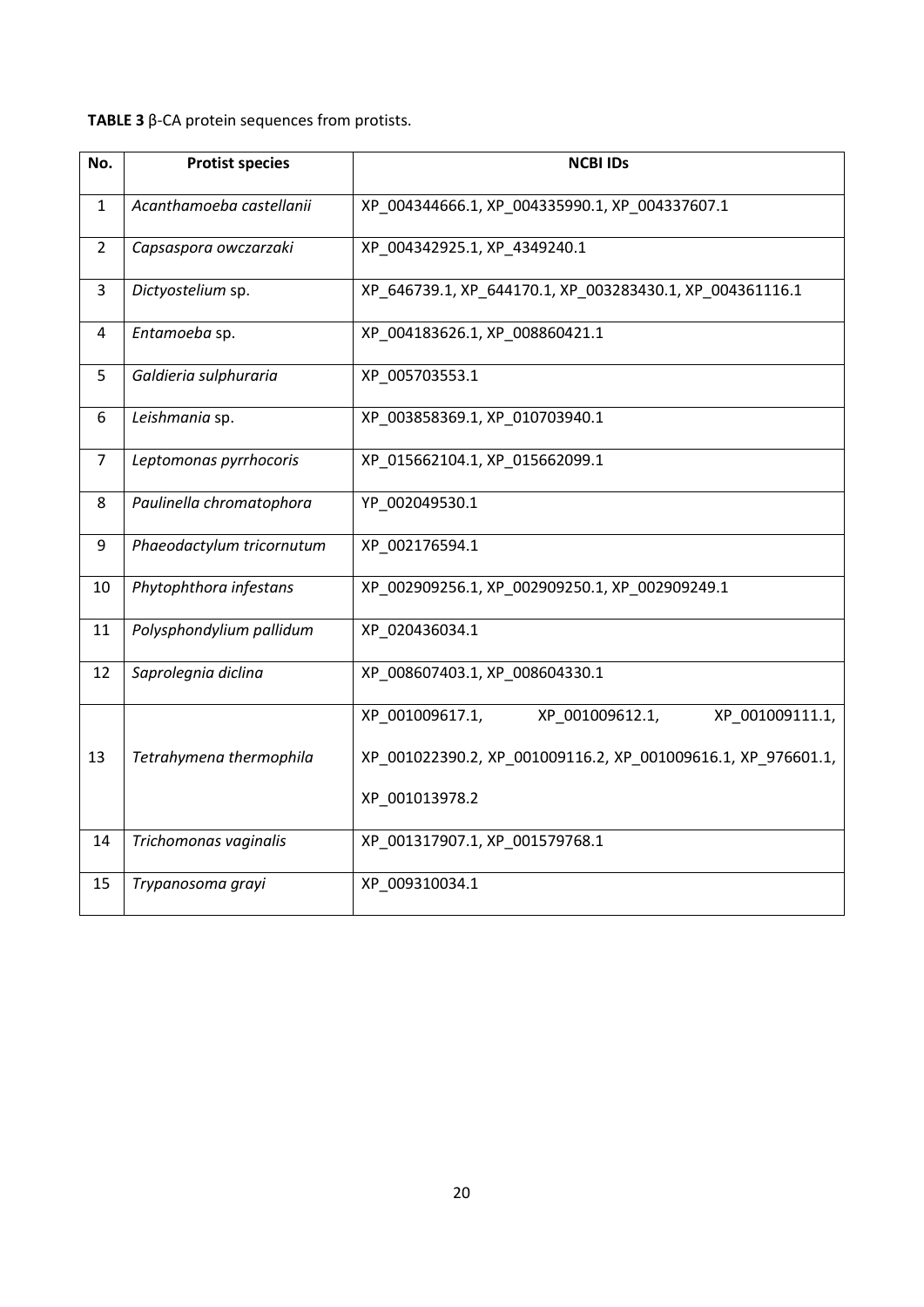

**FIG 1** Multiple sequence alignment (MSA) of β-CA protein sequences from prokaryotes and protists. The alignment of 25 β-CA protein sequences shows that they all contain the first (CXDXR; C: Cysteine, D: Aspartic acid, R: Arginine, and X: any residue) and second (HXXC; H: Histidine, C: Cysteine, and X: any residue) highly conserved motifs. The alignment begins three amino acid residues prior to the first highly conserved residues (CXDXR).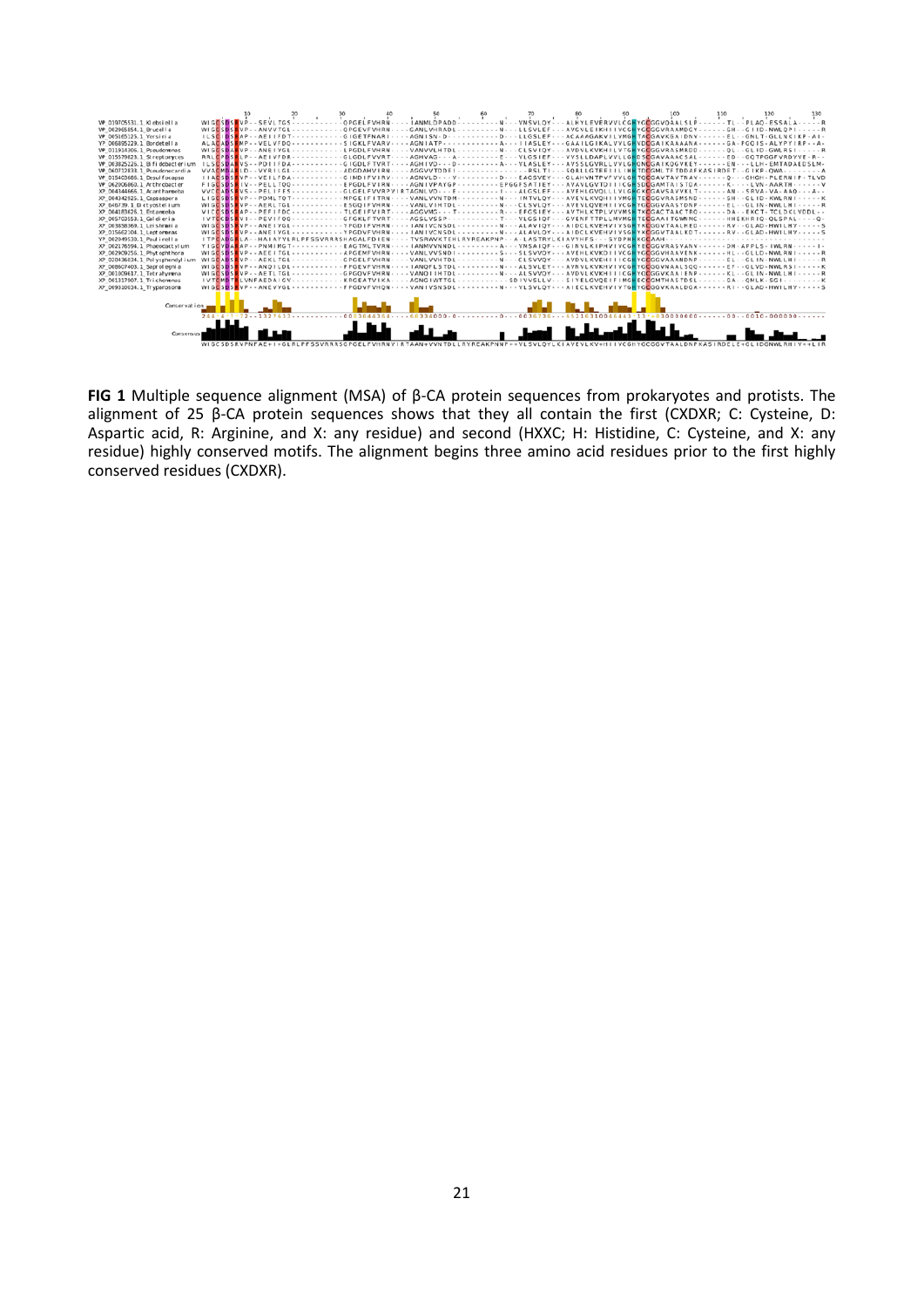

**FIG 2** Phylogenetic analysis of β-CAs from prokaryotes and protists. Phylogenetic relationships were determined using the IQTree software for β-CAs from prokaryotes and protists, yellow and blue respectively. Three clades (A, B, and C) reveal regions where β-CAs from prokaryotes and protists appear to have a common ancestor.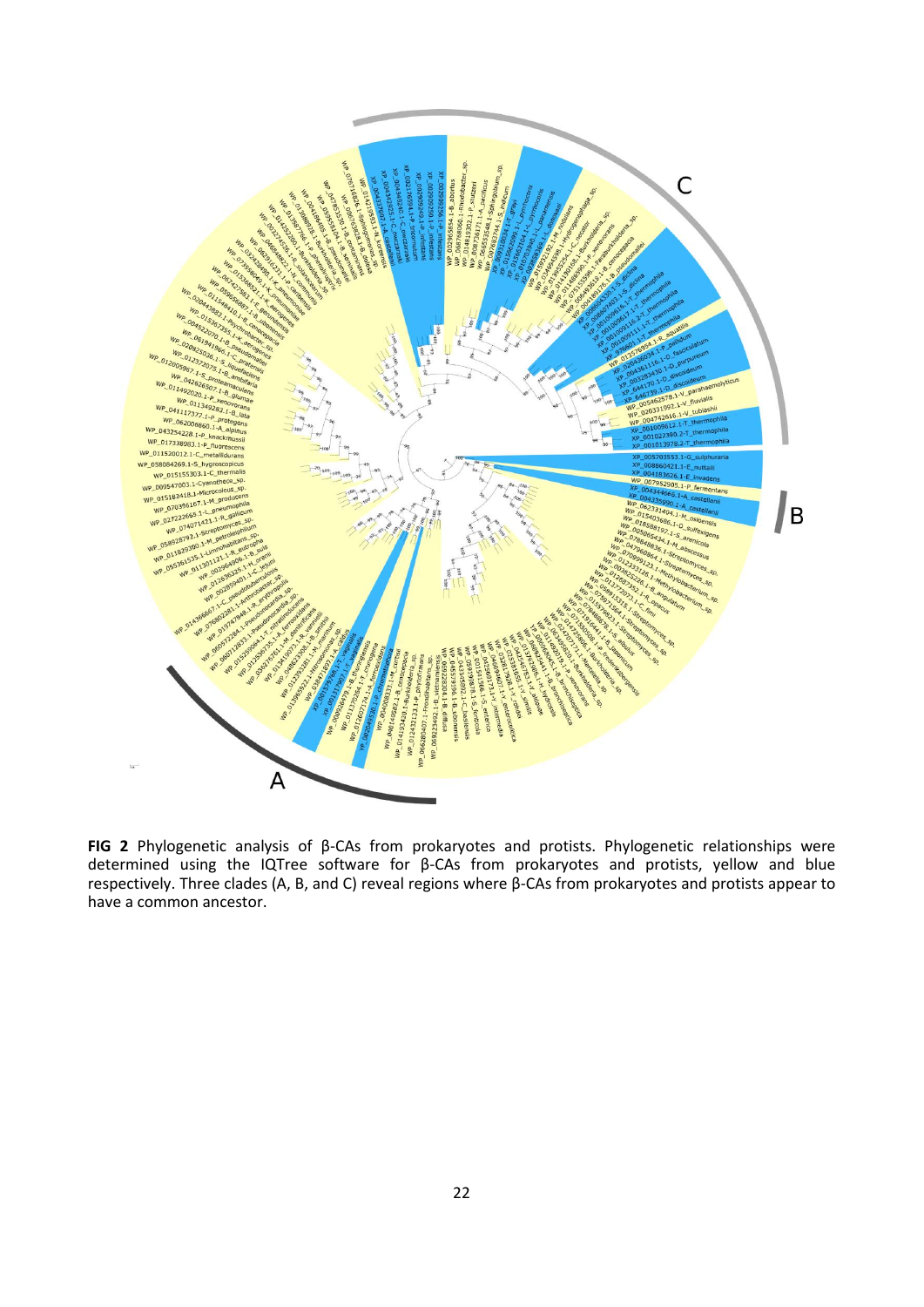$\mathbf{1}$  $\overline{11}$ 31 41 NOAFLEANPE LTKLNKAFOR HIAIVTCMDA RLVNF EDAI **MSOLELITSA** f f f s ff f 81 51 61 91 31  $\Delta$ sk sk TT GLSDIVVSLL VSIYELGVOE IFIMG: ECCC **GVKRGEATVI KAAGNGI** f ffs s sf g. 101 111 121 131 141 TTHASTDSLG AQMLKSGI P EDIEKFKSDL SKWVDDFKDP IDNIKNSVRC  $\mathbf{s}$ f 151 161 181  $17.1$ VRENPLIPKN IPIHGLLIHP DTEKVTTIIN GY eeeeeebeee bebebbbbeb eeeebeeeee ee f Legend: The conservation scale: 8 9  $1$  $\overline{2}$ 3  $\overline{4}$ 5  $6 \mid 7 \mid$ **Variable** Average **Conserved** e - An exposed residue according to the neural-network algorithm. b - A buried residue according to the neural-network algorithm. f - A predicted functional residue (highly conserved and exposed). s - A predicted structural residue (highly conserved and buried).  $X$  - Insufficient data - the calculation for this site was performed on less than  $10\%$  of the sequences.

**FIG 3** Sequence conservation analysis. Consurf analysis performed for the β-CA sequences in the phylogenetic tree except Clade C and protists. The conservation score is projected onto the *T. vaginalis* CA sequence. The residues strictly conserved within the Clade C sequences are indicated with violet stars (red stars used for three residues with average or low concentration).